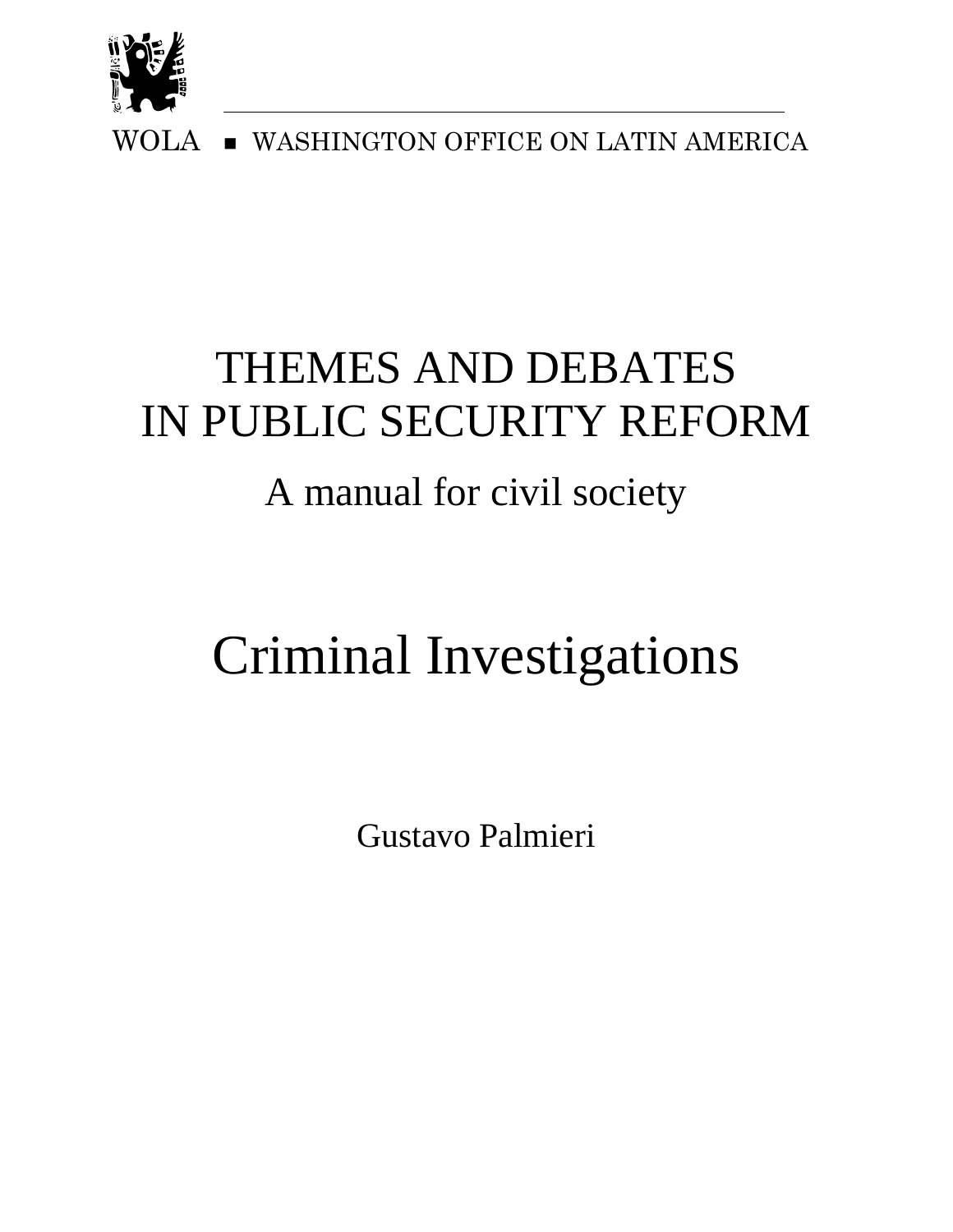#### **Themes and Debates in Public Security Reform Introduction to the Series**

 The Washington Office on Latin America (WOLA) has monitored police abuse and U.S. and international police assistance since our founding in 1974. Peace processes and political transitions set the stage for efforts to reform public security functions, demilitarize internal security, professionalize police forces and increase democratic accountability for security policies. In El Salvador, Haiti and Guatemala, large-scale reform processes have been undertaken and have received significant support from the United States and the international community. More than any other region, Central America and Haiti have been a testing ground for international assistance for post-conflict security reforms.

 As WOLA monitored the evolution of police reform in the region, we became convinced that the long-term consolidation of the police as a professional, effective, and apolitical institution depends on developing greater citizen involvement in and support for public security reforms. Reform processes are taking place in the context of dramatic increases in crime and face constant resistance and challenges from authoritarian sectors. Without a strong domestic constituency for police reform, these processes may founder. To support civil society organizations in the region seeking to engage with issues of citizen security, WOLA launched the "Advocacy Training Program for Police and Judicial Reform" in Central America in 1996 with support from PRODECA.

*Themes and Debates in Public Security Reform* aims to make the issues of public security reform more accessible to civil society organizations. This series examines selected key aspects of police reform, drawing on lessons from Central America, the United States, and the world. Each section frames the debates on the issues, provides examples of how issues have emerged and been resolved in different contexts, and offers examples of civil society advocacy for police reform. *Themes and Debates* also explores how key actors have affected police reform in various countries, including the role of international donors, national decision-making structures, and civil society. The series includes:

- 1: Police Recruitment
- 2: Police Training
- 3: Internal Controls and Disciplinary Units
- 4: External Controls
- 5: Community Policing
- **6: Criminal Investigations**
- 7: International Police Assistance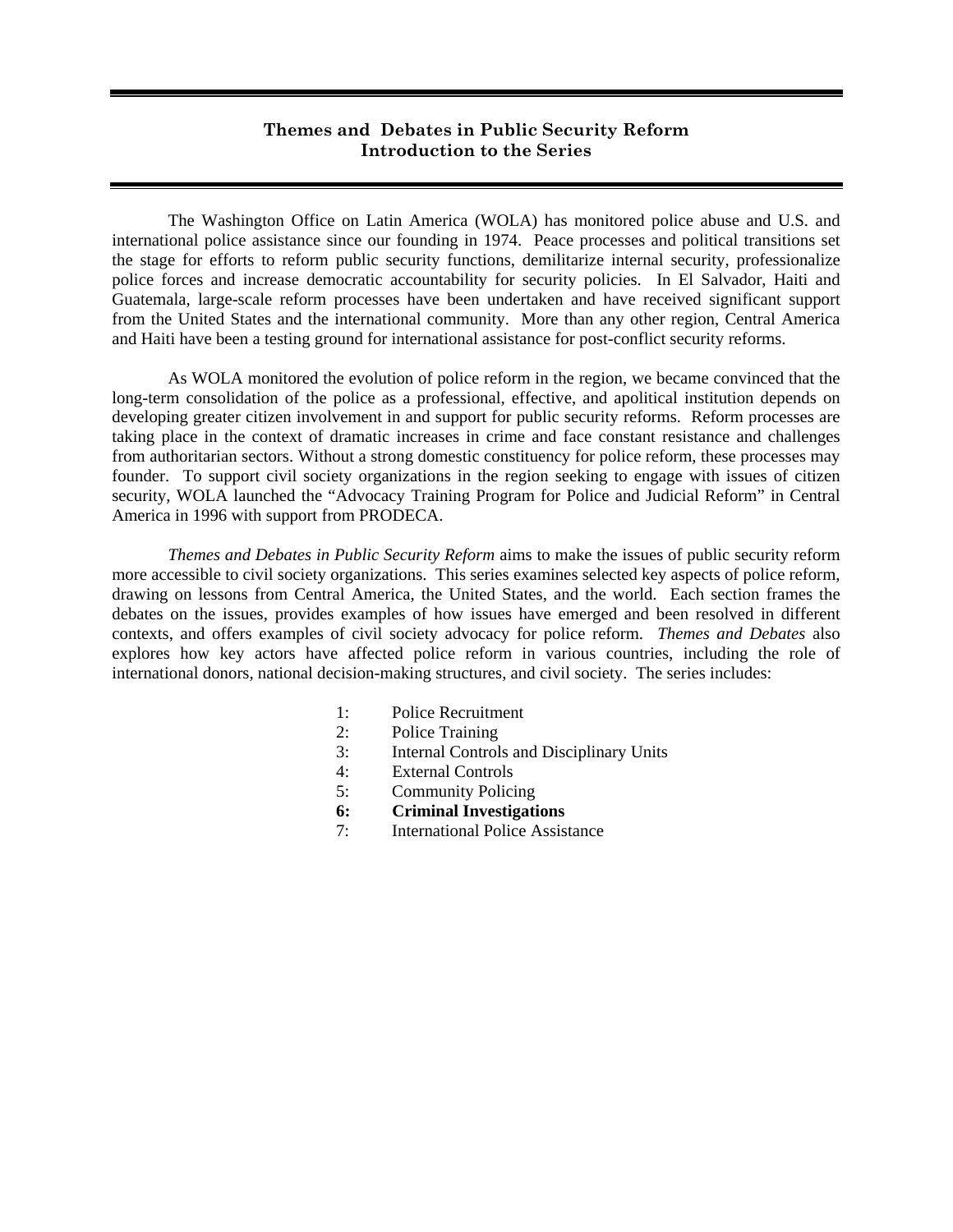#### **CRIMINAL INVESTIGATIONS**

#### **1. Investigations in Adversarial and Inquisitorial Legal Systems**

Traditional analyses divide police functions between order maintenance and crime prevention activities, and after-the-fact law enforcement activities such as collecting evidence to establish guilt in a criminal trial.<sup>i</sup> This paper focuses on the latter crime-fighting activities.

Police investigations are one part of a larger legal process in which police coordinate with other institutions, such as the district attorney or prosecutors office (the *fiscal* or *ministerio público* in much of Latin America). This separation of powers is an important way in which democracies seek to control the state's coercive power. However, this essential oversight function appears to be far stronger in common law, adversarial legal systems than in the civil law, inquisitorial legal system in place throughout Latin America.

Under inquisitorial legal systems, the judge is primarily responsible for the criminal prosecution. The system is focused on the accused and, once the minimum evidence necessary is obtained, his or her pre-trial detention is ordered. Detention serves to punish the suspect, to create pressure on the suspect to confess, or simply as a "fall-back" in a system which is frequently incapable of gathering sufficient evidence for a trial to go forward. Thus, the investigation's first and principal aim is to arrest the accused rather than to establish what actually happened. The investigative process itself is written, secret, formal, and intermittent. The case file is a compilation of chronologically arranged documents and affidavits covering a wide range of subjects. On the rare occasions in which a sentence is issued, it becomes just one more document in the file based on the information in the preceding pages. $\mathbf{u}$ 

In recent years, a number of countries throughout Latin America have undertaken reforms of their criminal justice systems incorporating aspects of the adversarial model, seeking to limit or end inquisitorial processes. The adversarial model clearly distinguishes between the roles of prosecutor and judge, identifying the judge as the arbiter in a conflict between two parties – the prosecution and the defense. Unlike the inquisitorial system, in which underlying legal principles require the prosecution of all crimes, in the adversarial system both the prosecutor and the victim have broad powers of discretion. They may reject the charges, file suit, plea-bargain, seek arbitration or mediation, and so forth. Of course, a public prosecutor may also use these faculties to exert various kinds of pressure on the accused.

In adversarial systems, the prosecutor directs (or receives from the police) a highly informal investigation since, as a rule, the only admissible evidence that which is accepted during public and oral trial proceedings. The purpose of the investigation is to obtain information that will convince the prosecutor that sufficient proof exists to prosecute and convict the accused. This makes it futile to document officially everything taking place as typically happens in inquisitorial processes. Thus, pre-trial detention is understood as an extreme measure to ensure that the defendant will appear for trial. As such, pre-trial detention cannot be ordered unless the requirements for holding a trial have been met and there is reason to believe that the defendant will not appear. Such an order, therefore, is only issued during the relatively advanced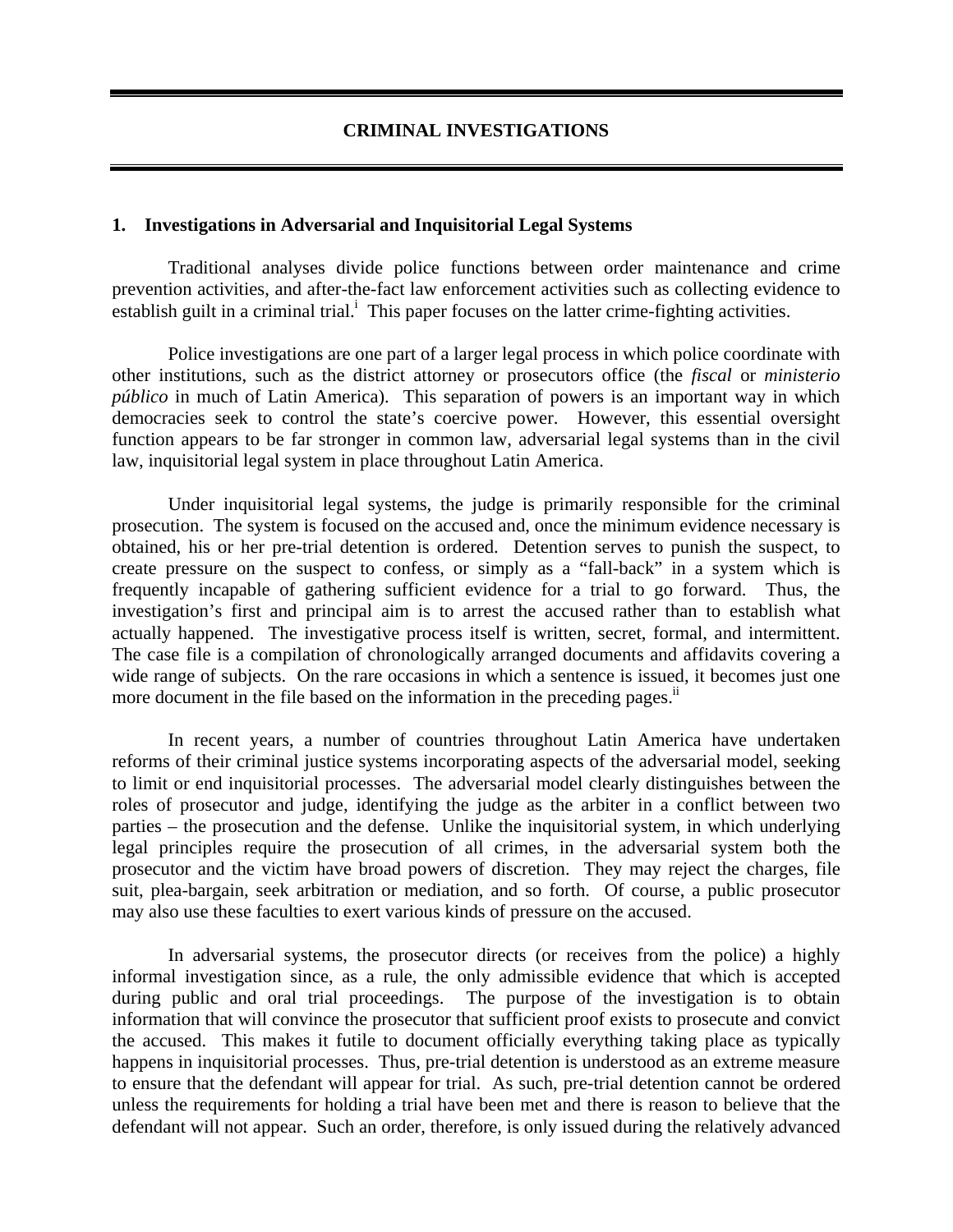stages of the investigation.

Clearly, the differences between the two systems lead to different approaches to police investigation. During investigations in inquisitorial processes, a case file remains open for an indefinite period, and items are added as information is obtained by the police or others involved. Since this evidence does not have to be articulated as a formal charge, it does not matter very much if no one is in charge of the investigation.

At a practical level, the two systems differ greatly in their oversight of police investigations. In the adversarial system, in addition to the prosecutor's oversight function (which is virtually nonexistent in the inquisitorial system), the judge also performs an oversight role and does not conduct the investigation. Under the inquisitorial system, the individual police officer is rarely identified, nor will he or she testify about the events; instead, the officer's signature authenticates documents introducing evidence into the proceedings, greatly reducing the potential for judicial oversight of police activities.

#### **2. Criminal Investigations in Latin America: A History of Malign Neglect**

#### **2.a Dysfunctional and atrophied criminal investigations**

Latin American security policies have not focused much on criminal investigations. In different countries at different times, a mosaic of irregular, punitive methods have been employed in situations where legal and theoretical guidelines called for judicial and criminal investigations. Under recent dictatorships, for example, security policies throughout the region were premised on a doctrine focused on an "internal ideological enemy," and the corresponding security force was the military rather than the police.<sup>iii</sup> This doctrine blurred the distinction between common criminals, guerrillas, subversives, political opposition, disadvantaged sectors, and labor organizations, and has had lasting repercussions. Criminal investigation was rendered dysfunctional by governments who did not need proof to eliminate their "enemies" nor want evidence of atrocities or illegal behavior by their "friends."<sup>iv</sup>

With the restoration of democracy, the most obvious security practices inherited from repressive regimes were summary executions of supposed criminals, the widespread use of torture, and the fabrication of evidence to build a case. Such methods undermine the development of investigative capabilities in a democratic context. But other deeply ingrained practices have also come to substitute for an atrophied criminal investigation system. "Investigative procedures" are frequently designed as, or even supplanted by, continuous police surveillance operations targeting selected social sectors. Police assiduously detain and harass members of the targeted groups, either using the official excuse of ascertaining their backgrounds or lifestyles, or accusing them of committing a crime, without presenting any concrete proof. Arrests are made without prior investigation – often without any intention of opening an investigation – yet police forces evaluate the effectiveness of their agents based on arrest rates.

While there has been little interest in developing a criminal investigations system to respond to citizens' crime complaints, political and economic elites do want information about certain types of criminal activity. The information will never be used as evidence in trial and therefore need not meet rigorous evidentiary standards. Rather, it is a tool for political survival or for extortion or bargaining. Information is amassed from confidential sources, wiretaps,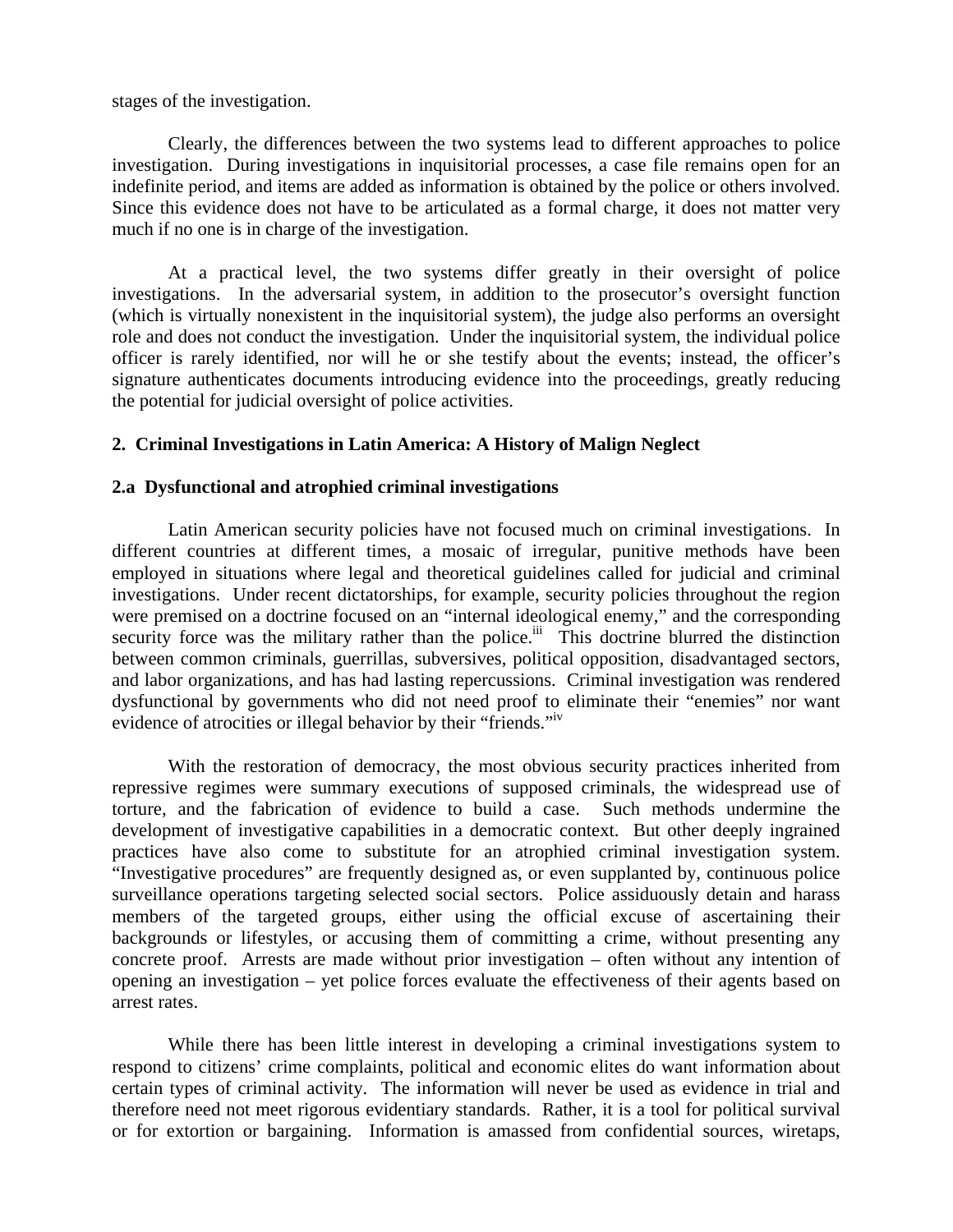surveillance, informer networks, and so on. As a result, broad, costly, and often overlapping internal information and intelligence networks evolved in countries that allocated negligible resources to their criminal investigations divisions. Another information-gathering strategy is the creation of criminal investigation units, either within legal public security agencies or as illegal, para-statal entities. Such units operate under centralized command, their organization reflects a political map rather than a "crime map," and their activities are not controlled by the judiciary or prosecutors' offices.

#### **2.b The social function of criminal investigation**

The most serious consequence of this neglect and perversion of criminal investigations is that it undermines the social service that they should provide. In many countries, investigative capabilities are not designed as an instrument that the state can use to address specific social problems. Rather, governments use investigations to retain control through coercion when they lack legitimacy, or investigations reflect conflicts between political sectors. Therefore, even as countries across the globe reexamine their law enforcement tactics and criminal justice systems, this kind of scrutiny acquires particular urgency in Latin America.

In seeking to address social problems, governments have many alternatives to criminal investigations. Indeed, many analysts have noted that there are serious limitations to criminal investigations. Given the multiple variables influencing crime rates, we should only expect law enforcement to produce small, localized effects and have little impact on certain types of crime such as larceny, theft on public transportation or in the streets, and domestic violence. While it is true that more efficient punishment of crime raises the opportunity cost of committing crime, this approach has serious limitations in situations where increasing poverty and deteriorating social conditions contribute to rising crime rates. Nor should criminal investigations be the primary strategy for resolving conflicts. To adopt such a punitive approach would imply a serious lack of concern for peoples' lifestyles and their very lives.

It would be a serious mistake, however, to generalize analyses of the limitations of criminal investigations across countries with very varied law enforcement records. Examining homicide – a crime for which the statistics are more reliable and on which the impact of criminal investigation are presumably greater<sup> $v$ </sup> – nearly 45 percent of cases are solved in the United States,  $\overline{v}$  while in Chile, between 34.6 and 48.9 percent of cases tried result in a conviction.<sup>vii</sup> The percentage drops sharply to just under 30 percent in Honduras (1997), and approximately 7 percent in El Salvador (1996).<sup>viii</sup> Clearly, in many countries, improving investigations remains a critical challenge and an important tool of social development.

In some countries, crimes such as abduction, homicide, extortion, illegal arms trafficking, and gang activity are so widespread and severe that they are having a profound impact on social relations and strain democratic governments' abilities to respond. Obviously, any strategy to address these problems, including crime prevention initiatives, will require on serious criminal investigations rather than simply increasing patrols or police presence.

Moreover, impunity for crimes such as political murders, official corruption and the involvement of security agents in organized gangs has shaped the balance of power and conduct of politics. Against this backdrop, progress in solving such crimes and ending impunity is intimately linked to genuine democracy-building.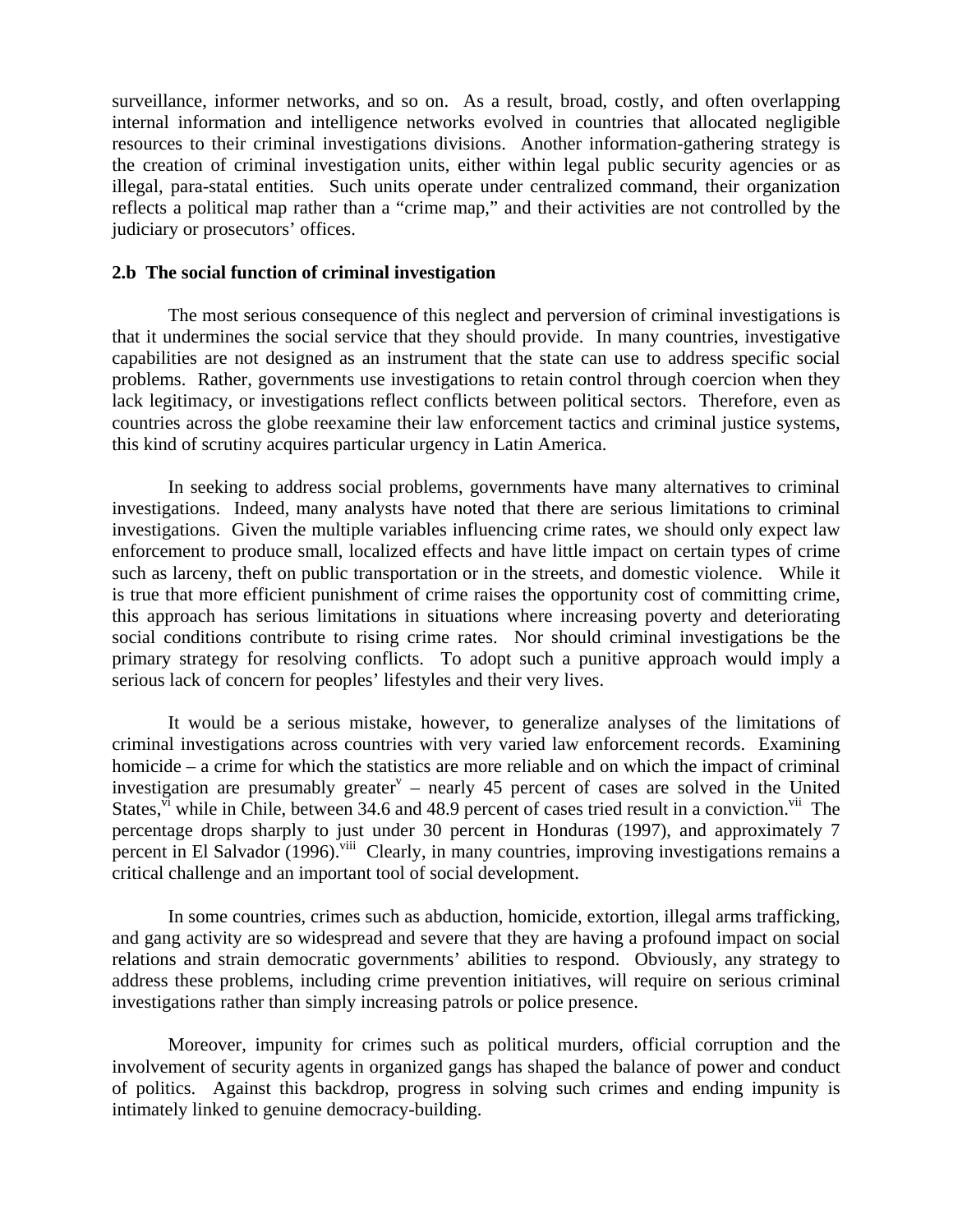#### **3. Criminal Investigation and Judicial Reform**

#### **3.a Criminal justice reforms**

Efforts to improve criminal investigations require broad reforms that go beyond the police and involve other institutions with very different organizations, cultures and backgrounds, such as the judiciary and public ministry. Reform processes rarely address all the related institutions in a coordinated fashion, and changes in one institution may be obscured by the lack of change in another. Given the size of the overall system, reforms must be multi-faceted. This explains the failure of limited reforms whose effects are absorbed by the rest of the system. In either large-scale or gradual processes, reforms must also reflect a long-term strategy in which each step supports further changes in the right direction, rather than generating hurdles.

Most Latin American countries have started or are in the midst of comprehensive criminal justice reforms that affect every step from the initiation to the closure of a case. Reforms seek both to strengthen democracy and increase the efficiency of legal proceedings. Achieving these objectives depends on the legal design and practical implementation of the reforms. Reforms are adopting key elements of adversarial legal models, such as separating the functions of prosecutor and judge. This involves distinguishing between the prosecutor directing the investigation, who requires the information to determine whether or not to indict, and the judge, who must ensure that the investigation does not infringe on individual rights and protections. This separation of powers entails reforming the prosecutor's office, called the public ministry. Under Latin American inquisitorial systems, public ministries have had various oversight powers, though they were very limited in practice.

The redistribution of powers and functions is not the only, or even the main aspect of, criminal justice reforms. To varying degrees, new criminal procedure codes create alternatives to trial in an effort to allocate legal resources more effectively. These codes try to reduce the discrimination inherent to a criminal justice which responds to "alleged" guilt for minor crimes with prolonged imprisonment in inhuman conditions. Among the available alternatives are the suspension of proceedings on the condition that the accused comply with certain actions; giving the public ministry discretion over whether to prosecute in certain circumstances and for certain types of crime; expedited trials; arbitration; and increasing the number of crimes that are only prosecuted at the victim's request.

In contrast to the abstract legal obligation to investigate all incidents and crimes equally, the legal framework establishing the limits and criteria for judicial discretion in selecting cases should specify a coherent system with specific decision-making responsibilities on cases  $-$  a power which was previously the exclusive terrain of the police. Without clear guidelines for case selection, the police and then the courts – which still have to decide where to allocate their resources – use vague criteria that cannot be clearly articulated because they are not legal. Without fair and practical guidelines to organize case selection, bureaucratic processes tend to assign staff and funds to comparatively minor cases.

#### **3.b The public ministry**

In addition to improving individual case management, powers such as preparing an indictment, assuring a higher profile for the victim (or even for civil society organizations) in criminal proceedings, and choosing between a range of alternative sentencing options can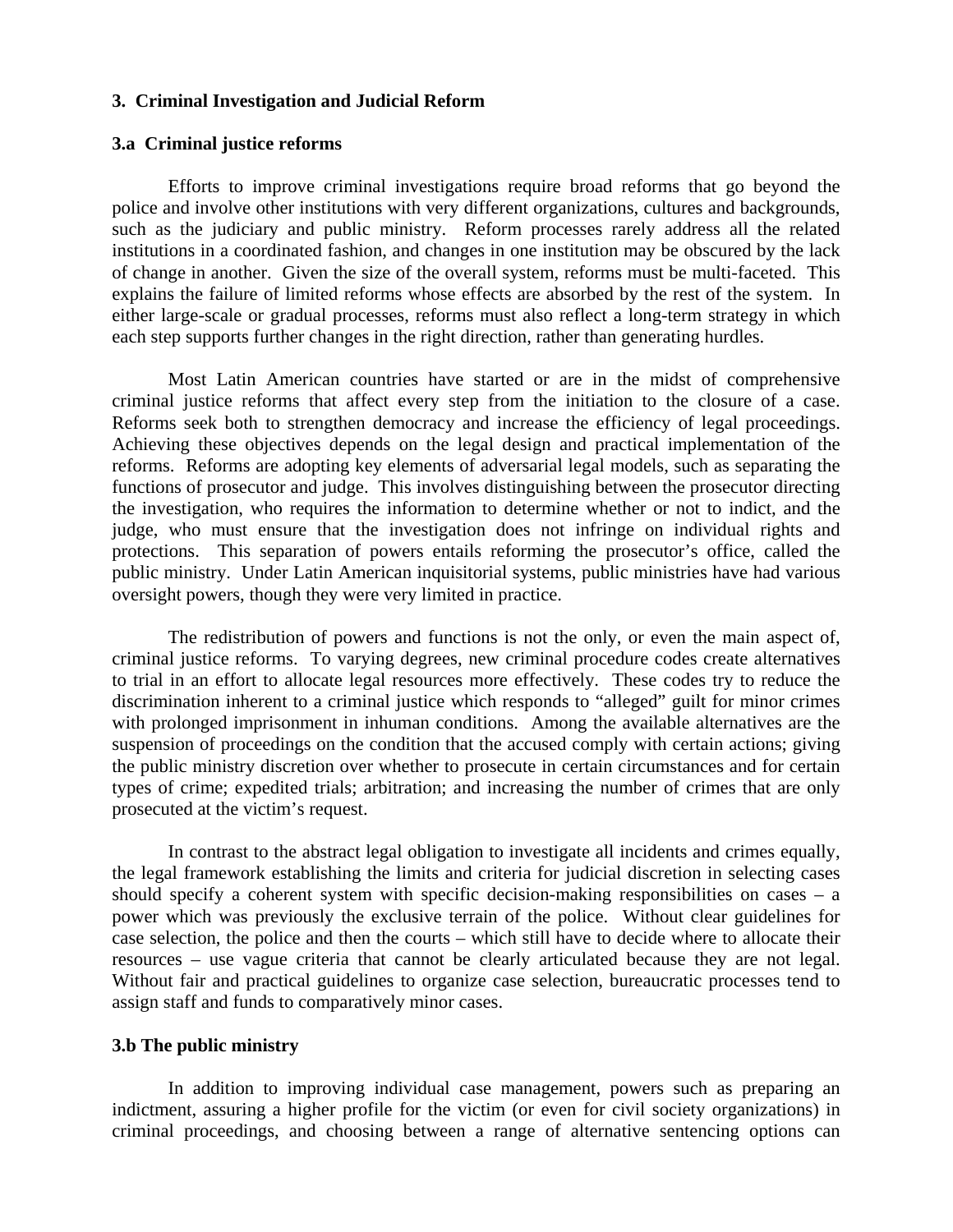strengthen the role of the public ministry in formulating criminal justice policy and overseeing police conduct. Hierarchically structured public ministries should, within legal parameters, be able to design, implement and evaluate policies for managing different types of cases. This may be overly optimistic given that there are few tangible results to date from the creation and reform of public ministries in Latin America. It is clearly a challenge over the medium term or longer. While the "new public ministries" are in incipient stages, a wrongheaded approach to fundamental aspects is likely to produce bodies that fail to develop an institutional identity and perform poorly. Among the problems are the approach to institutional organization, staff selection and deployment, and the institutional relationship with security forces and other agencies.

#### **3.b.1 Structure**

As with other areas of substantive reform, the most worrisome pitfalls and weaknesses have to do with assigning a clear role to the public ministry. While most reform processes create public ministries that are autonomous from the executive, legislative, and judicial branches, there is a risk that they will develop into "appendages" of the judicial structure and culture or float ambiguously between the judiciary and the police.

Judicial systems are founded on the principles of impartiality and autonomy. These principles must be strengthened if judges are to exercise effective oversight of criminal proceedings. Such principles are not necessary for the prosecutorial body which, despite a certain degree of autonomy, more closely resembles an executive agency, rather than an oversight agency. There is no reason why prosecutors' jurisdiction and areas of expertise should parallel those of the judiciary or the police when other forms of organization are more effective. This is not to suggest that the judiciary or police should be ignored, simply that they should coordinate with the public ministry, not determine its role nor dominate its work. Moreover, the structure of the public ministry should take into account the existence of myriad administrative oversight agencies (central bank, general audit, comptrollers, etc.) which are crucial in the prevention or investigation of unconventional crimes (financial fraud, environmental crimes, contraband, etc.). In sum, the effectiveness of the public ministry depends on a flexible structure that enables it to coordinate its activities with, and adapt to changes in, the judicial, police, and administrative spheres.

The evolution of the public ministry in **Guatemala** provides an interesting illustration of some of the pitfalls. The public ministry first opened offices in areas where district courts (*juzgado de primera instancia*), until then in charge of investigations, already existed. The lack of a regional structure, however, hampered policy planning and coordination. And, because these prosecutorial offices shared a similar institutional structure and culture with the judiciary, they inherited many of its critical weaknesses, including the delegation of functions to administrative personnel and excessively formalistic investigations. This was compounded by the judiciary's unwillingness to relinquish control of investigations. At the same time, the public ministry's capacity to direct police investigations has remained weak. In many areas of the country there is no police presence to assist the ministry. And in areas such as Guatemala City, where the police are present, investigations are not coordinated effectively and there are no institutional guidelines on how to develop coordination and collaboration. The level of distrust between the two institutions is such that, on many occasions, they have opted to work in a parallel fashion to avoid sharing information. The public ministry has even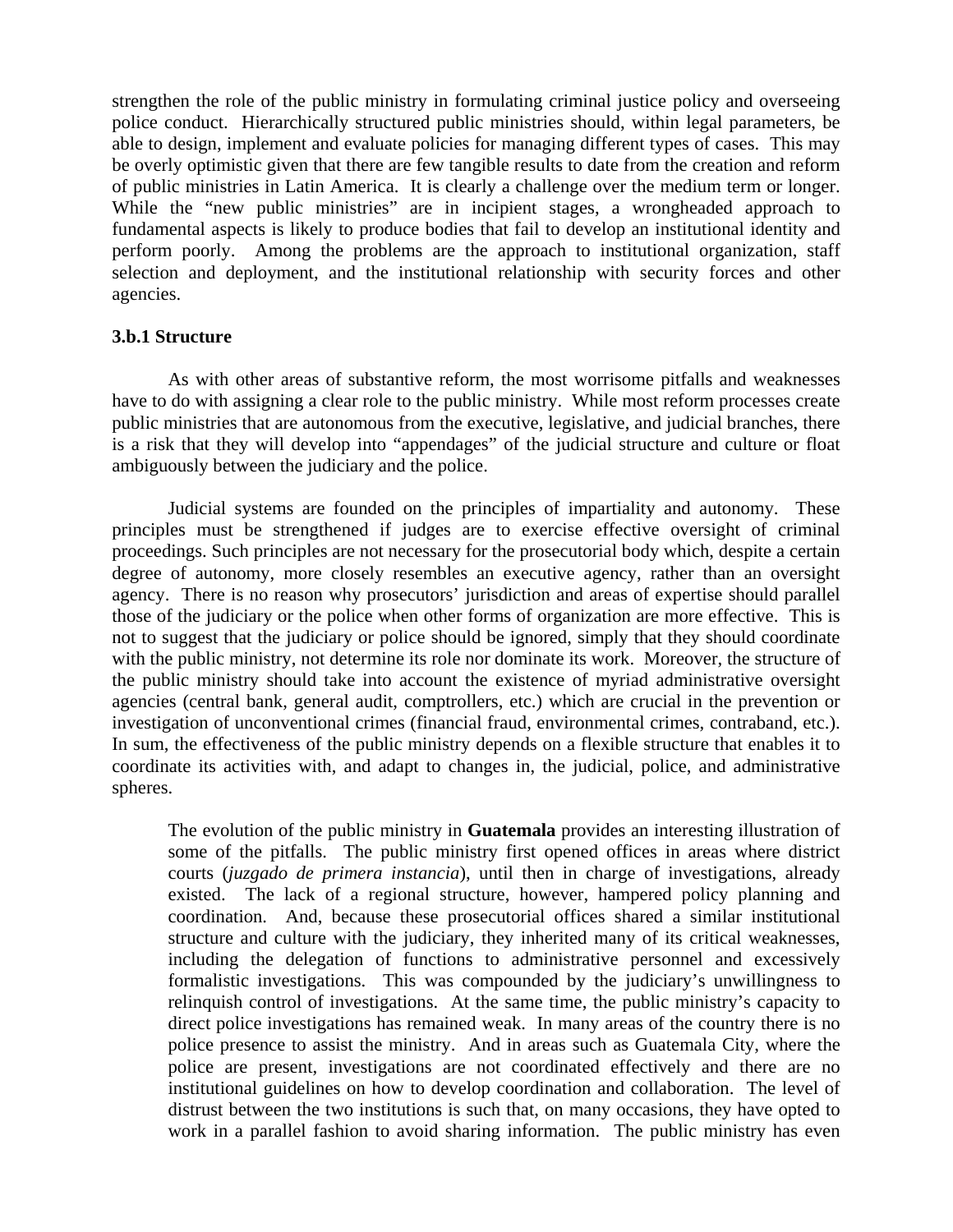converted its Criminal Investigations Directorate – originally envisaged as a technical division – into an internal armed police corps.

In addition to relations with the judiciary, other factors impinge on the role of the public ministry. In El Salvador, prior to the 1998 reform of the Criminal Procedures Code, prosecutors were assigned to offices of the Criminal Investigations Division of the police with the aim of supervising police investigations under new constitutional provisions. Most of the prosecutors ended up working on tasks that previously had been carried out by police legal advisors.

In structuring the public ministry it is vital to design a deployment plan that:

- Takes local issues into consideration, but does so under a broader regional framework that permits evaluation and planning.
- Is responsive to specific issues at the national or regional level (ethnic, environmental, migration, family, corruption, etc.). Each issue should be separately evaluated to determine whether to create divisions in each jurisdiction or at the regional or central level.
- Coordinates with other institutions in regard to the role of the victim, who should not be seen solely as a complainant who triggers a bureaucratic procedure.
- Decides on procedures for the public ministry to receive input on policy design from other government branches or sectors of society. Various legal frameworks exist. In Guatemala, the public ministry law delineates executive branch involvement. In Honduras, the public ministry has a Citizens Council comprised of diverse sectors. The reports, records and instructions that public ministries must provide to legislative committees provide another channel for policy input. Nonetheless, it is important to acknowledge that in practice there has been little policy input from these institutions. This seems to reflect the purely consultative nature of these relations, the history of weak legislative oversight and fiscal responsibility, and government bureaucracies unaccustomed to dealing with prosecutors and ambivalent about the value of coordinating with them.

#### **3.b.2 Selecting public prosecutors**

Experience shows that at least two factors are key to guarantee a respectable level of independence from political authorities: transparent selection procedures for prosecutors and an array of guarantees to help them function effectively and independently. Top leadership will set the tone for the institution and the appointment of the attorney general is key. Beyond political affinity, which will undoubtedly approximate the governing party, candidates should be selected whose backgrounds indicate that initiative and a reasonable measure of autonomy can be expected of them.

In **Honduras**, the law requires that the Attorney General be elected by a two-thirds vote of the National Congress using a slate of candidates previously selected by representatives of public agencies and civil society organizations. These regulations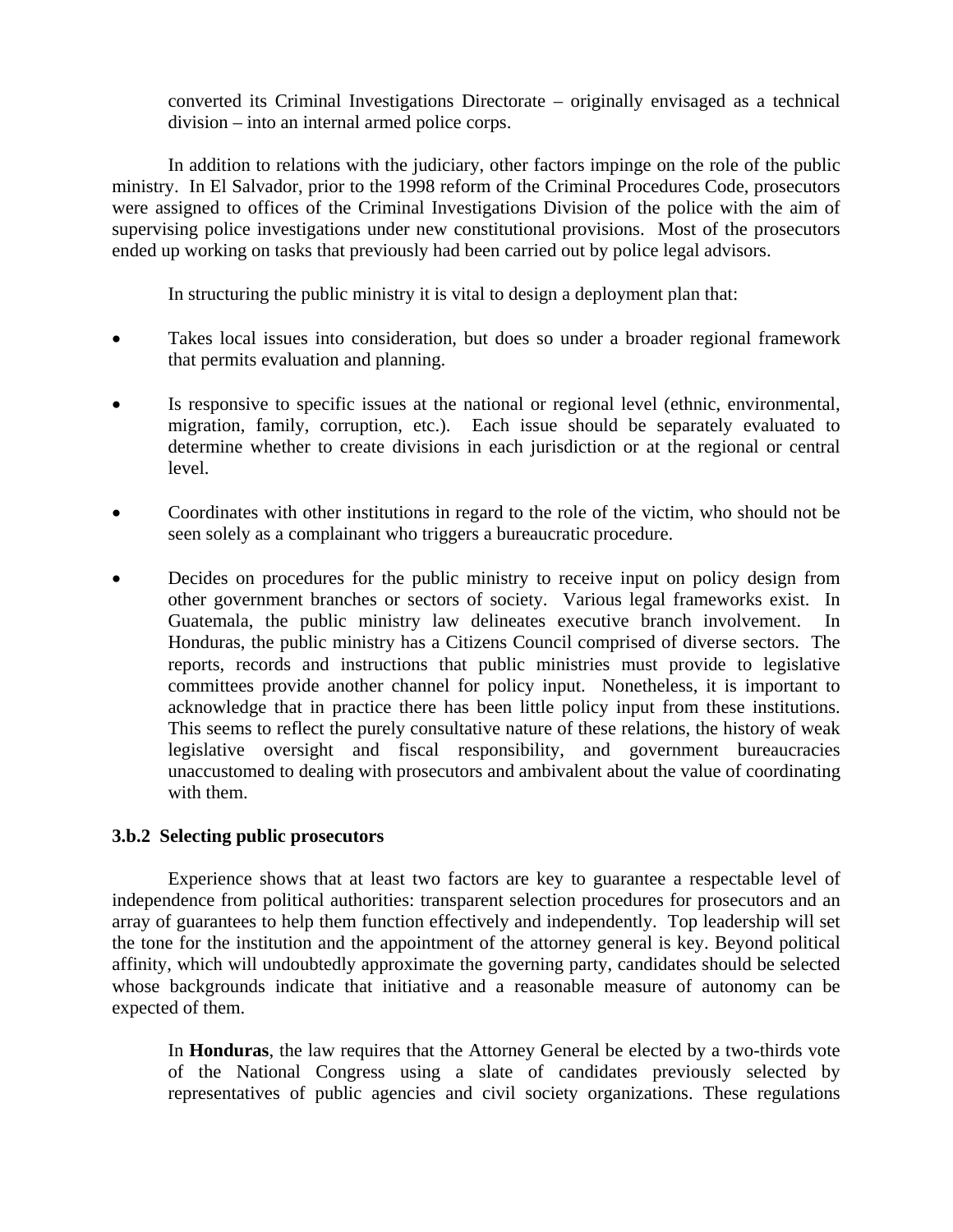appear to meet the requirements for an appointment based on demonstrated qualifications and affirmed by a vote of political support.

The operations of the public ministry must be solidly grounded in the selection of competent prosecutors. This presents a challenge to many reform processes as, during a relatively protracted initial phase, a large number of important positions must be filled and there are often few qualified personnel available. Here again, the solutions adopted depend on the political momentum driving judicial reform, which is often characterized by apparent political consensus but also tremendous improvisation.

Following the 1998 reform in **El Salvador**, staff members with some experience but without law degrees were retained as prosecutors – although it is assumed that a deadline will be established by which they must graduate. This has added another hurdle to the process of strengthening the public prosecutor's office, as prosecutors must work with judges and defense attorneys who have law degrees and with a police force that may be the best educated in the region.

In many countries, appointments and promotions of public officials are arbitrary and irregular. For this reason, the Honduran public ministry used a private, independent consulting firm to select both new prosecutors and detectives to staff its criminal investigations division. The transparency of this approach, which the public ministry deemed the only one appropriate in the national context, was crucial to its public credibility.

Despite current trends, the attorney general – the highest official in the public ministry – still has significant power to appoint, remove, or reassign prosecutors, either provided for in legislation or, as in the case of Guatemala, due to delays in passing laws regulating the position. Although the public ministry – unlike the judiciary – is structured hierarchically, each prosecutor has such important powers that strict requirements for appointment, removal, and rotation are necessary. Requirements should include both transparent competition for staff selection and career positions and special commissions and tribunals to order the removal of prosecutors. Strict guarantees on these issues are necessary if the institution is to endow its personnel with significant discretion and flexibility in their work. Still, good selection procedures are useless if there is no effort to curtail excessive and illegal delegation of functions to administrative personnel.

 Finally, judges can and have played an important role in preventing or supporting the development of the public ministry. When the Honduran public ministry was founded in 1994, the failure to pass procedural reforms threatened to impede its development. In response, the Supreme Court issued a series of rulings that clarified the roles of judges and prosecutors until new laws could be passed. By contrast, in Guatemala, despite legal reforms, judges continue to order pre-trial detention of defendants, even when no prosecutor has requested detention and they have no legal basis for the action.

#### **4. Police Reforms**

 While police reforms address only certain aspects of the criminal investigative process, it is critical to develop a strategic approach to improve the performance of police units responsible for investigations. A number of experiences demonstrate the weakness of creating specialized investigative corps in the absence of broader reforms of the penal system such as reform of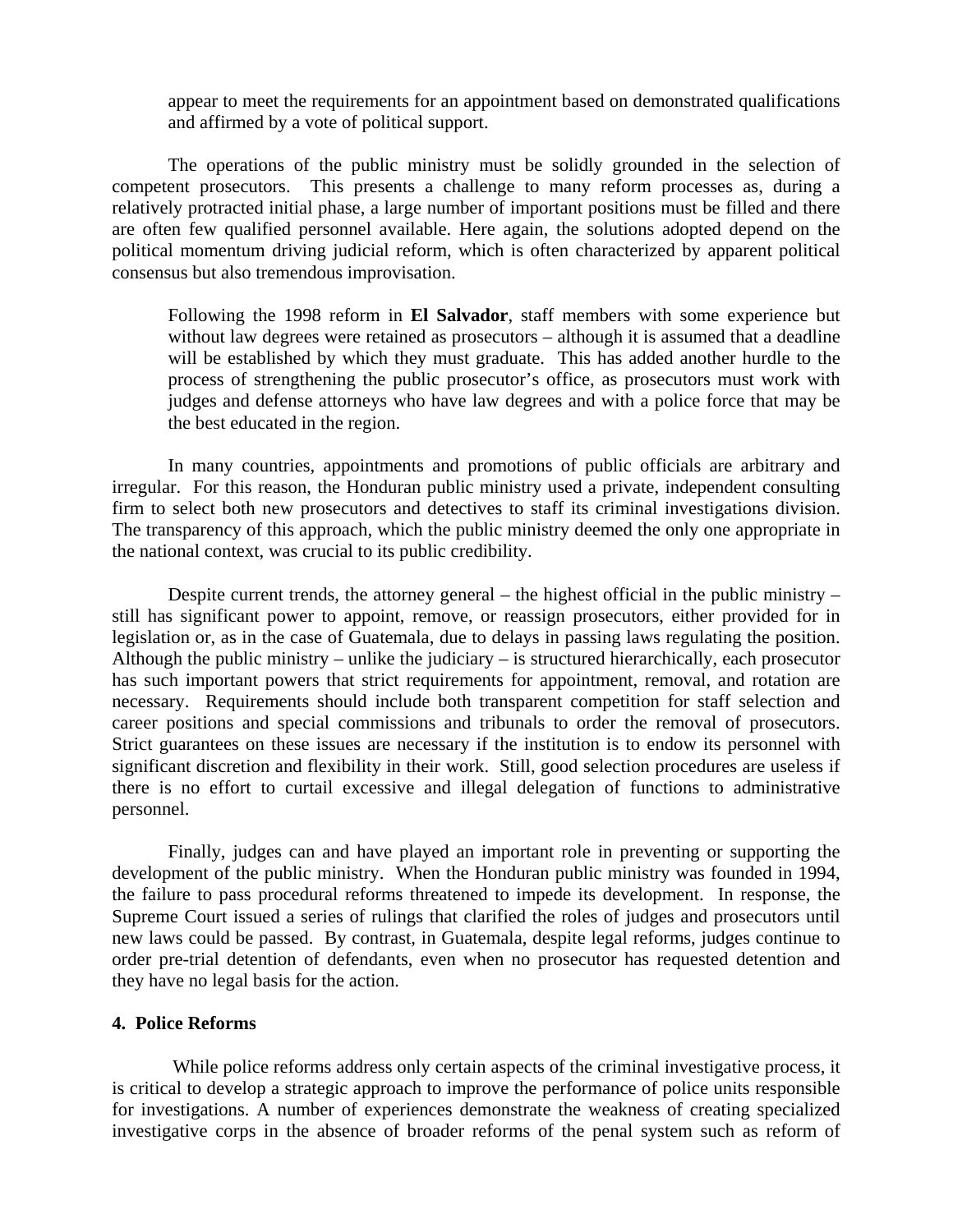criminal codes, effective procedures for oversight and cooperation with the public ministry, reforms to increase transparency, oversight, professionalism in the police agencies housing these special corps, and so on. Criminal investigations are impossible without adequate training and equipment. But simply increasing resources and training will generally fail to overcome a hostile environment or will be used to enhance the short–term credibility of manipulated investigations.

#### **4.a Control of investigative police units**

Police investigative units may be placed under a number of different government agencies – the public ministry, the judiciary, the national or local police, or directly under the executive through a particular ministry or secretariat and come under their administrative control. Organizational hierarchy and administrative control confers important powers for deciding crime policies, including selection of personnel, training, career advancement, chain of command, internal disciplinary controls and the basic allocation of human and material resources. Operational authority is the question of who determines police actions in individual investigations or in categories of investigations. There is an immediate relationship between administrative authority and operational authority. It would be naïve to regard organizational hierarchy simply as a subordinate administrative relationship with no impact on police operations. We must recognize the limitations of operational authority if conceded without administrative authority.<sup>1x</sup>

Persuasive arguments can be made that detectives should belong to the same force as the crime prevention and public order police, including the critical role in investigations of the police patrols who arrive first on the crime scene, the information networks and intelligence gathered by beat cops, and the practical difficulties of achieving real collaboration among different agencies. These arguments are further bolstered by the fact that the investigative capacity of unified police forces does not rely solely on the resources allocated to police investigators, but rather on an institutional culture that considers investigation and related activities (such as preserving the crime scene) to be of fundamental importance.

Yet an analysis of decisions about the structure and placement of police investigative units indicates that technical arguments are secondary and that decisions reflect political interests within the government. In El Salvador, for example, unsuccessful efforts to keep the Commission for the Investigation of Criminal Acts outside the National Civilian Police were supported by sectors who opposed police reforms and sought to preserve their influence over the old corps.

In **Honduras**, scandals leading to the dismantling of the Directorate of National created the pressure to establish an investigative corps independent of the militarized Public Security Forces (*Fuerzas de Seguridad Pública*). The new Criminal Investigations Division was then placed under the new public ministry – itself a new project that reflected a broader political effort to strengthen civilian political authority over the military. While there were many valid technical arguments for these decisions, the 1998 reform of the Honduran police is best understood in political terms.

Irrespective of the placement of the investigative police, it is essential to choose or create an institutional framework in which they can evolve as a transparent, professional and civilian organization. If the investigative police are placed outside the public ministry, adequate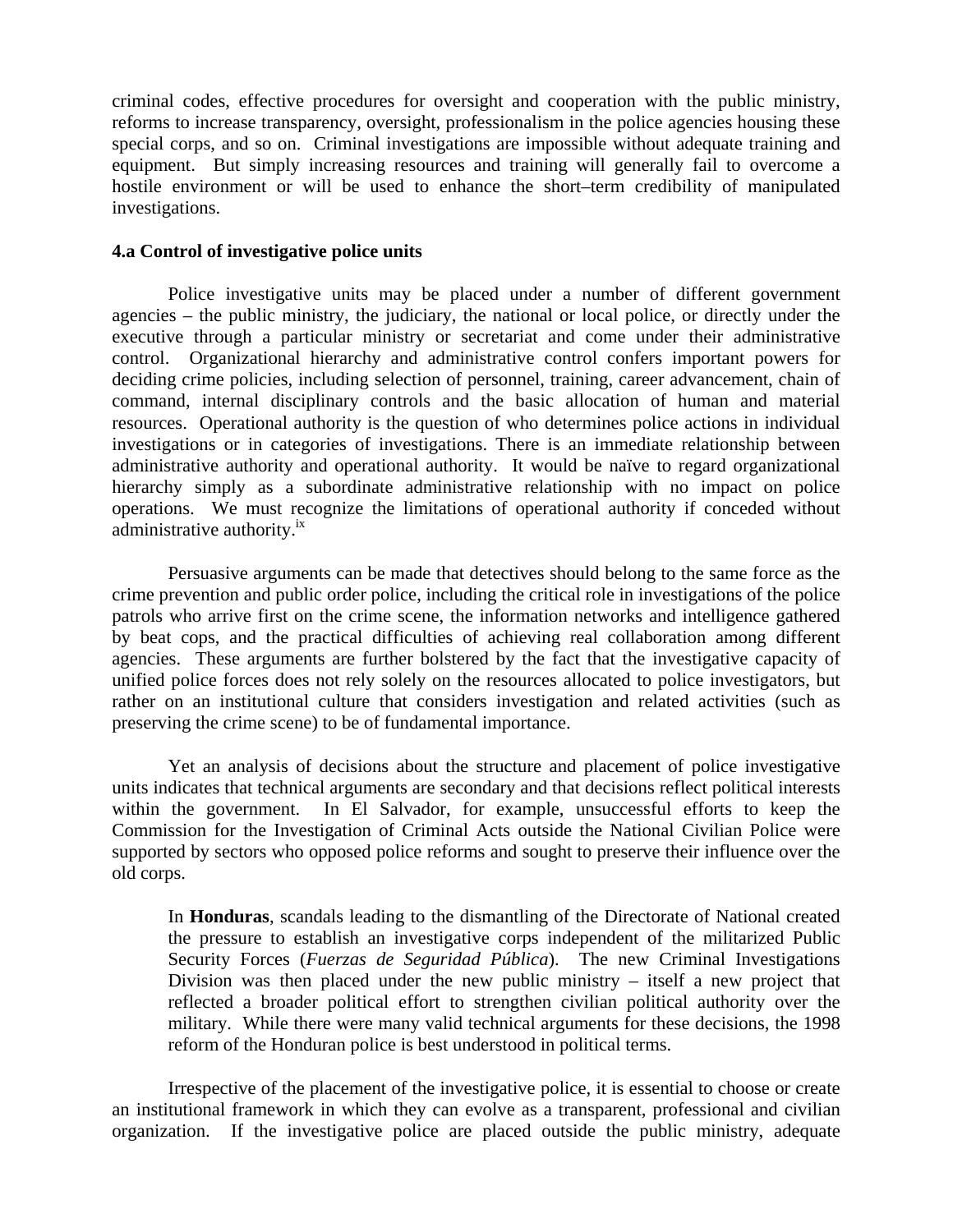coordination between the two bodies must be sought. Efforts to create channels for coordination have met with differing degrees of success. Among the coordinating mechanisms developed are: assigning investigators to the public ministry for set periods of time; giving prosecutors some authority to change the detective assigned to a case; giving the attorney general a role in the appointment of the chief of investigations; or giving the public ministry an active role in monitoring and overseeing the investigative police.

#### **4.b Operational authority**

The issue of operational authority over police investigations has been hotly debated in Latin America with arguments focusing on the nature of the relationship between police and prosecutors as they conduct investigations. Is it a relationship of subordination, control or coordination? The greatest difficulty lies in defining and developing the expertise and specific job descriptions for prosecutors and police. Do prosecutors run investigations simply assisted by police? Do prosecutors and police simply coordinate their work, or do they have a deeper, symbiotic relationship? The typical police attitude is that there is little left for them to do if the prosecutor is in charge of the investigation, and the judiciary tends to see the police as "assisting" the justice system. However these questions are answered, the clear definition of specific areas of expertise is a prerequisite for a productive relationship. However, in most Latin American countries, both fields are still being defined.

Operational authority over police investigations depends on the legal powers of the public ministry (what actions must be authorized or requested by a prosecutor) as well as decisions about procedures governing police-prosecutor interactions. It is not surprising that smoother models have been designed for interaction and supervision between prosecutors and police from separate agencies than between those within the same institution.

In the structure now being deployed in **El Salvador**, the police – which are controlled by the executive branch – must immediately inform the public ministry of any complaint. From that moment on, both institutions discuss which official or officials they will assign to the case, and the assigned police officers must periodically apprise the prosecutor of the status and progress of the case.

In **Honduras**, where the investigative police are under the public ministry, beyond an early formal role, prosecutors are not usually involved unless the police require it. Police have significant discretionary authority over how to treat cases, and meetings between prosecutors and police are significantly less frequent than in El Salvador.

The exercise of operational authority varies depending on the nature fo the crime and reflects the interaction of the distinct powers and expertise of police and prosecutors. The police demonstrate a great deal of autonomy in straightforward crimes and those that occur on their turf – in the public realm. While the public ministry may proceed practically without the aid of police investigators when investigating crimes committed outside the sphere of "normal police activity" and that are hard to corroborate – such as economic fraud, corruption of public officials, and complex environmental crimes. Overall, the relationship between police and the public ministry varies widely according to a broad range of decisions: where the different groups of experts and professionals are located (economists, legal assessors, etc.), the level of public ministry engagement in routine police investigations, and so forth.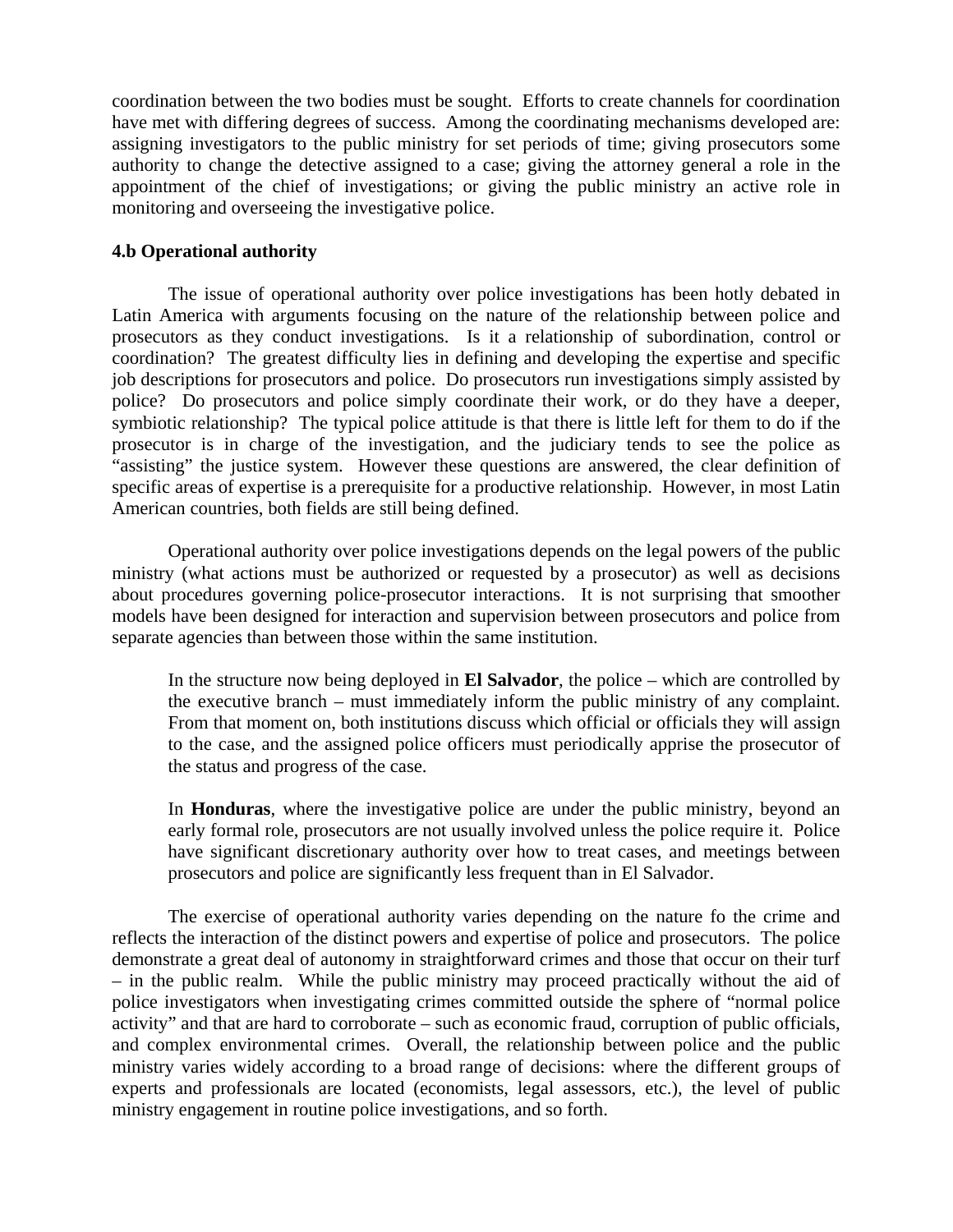#### **4.c Investigative police development and resources**

One of the main problems in developing investigative units has to do with their relatively limited resources compared to other areas of police activity. The very need to argue for further development of investigative capabilities reflects a level of underdevelopment that is a direct result of past failures to prioritize criminal investigations.

It is essential to evaluate how far police investigative structures have been designed to respond to very concrete problems. According to figures from the Salvadoran public prosecutor's office, the 1996 per capita first degree murder rate was 117.4/100,000, one of the highest, if not the highest in Latin America. However, in 1997, only forty-two agents were assigned to the Homicide Department of the Criminal Investigations Division, which theoretically covers the entire country (and also investigates other crimes against the person). This is fewer than the 45 agents that are assigned to the departments for crimes against property and the 46 assigned to extortion and kidnapping. It is almost six times lower than the staff of 243 assigned to the department of larceny and car theft. $^x$ 

Police deployment should be designed to promote smooth cooperation between investigative and patrol police given that this is essential to resolve many crimes. The investigative unit should be decentralized. Investigators may continue to be assigned to a single unit that retains authority over training, deployment, and even creation and supervision of specific groups. But investigative field units should operate under the command of the local police chief and under the operational authority of the local prosecutor's office.

A fairly common approach to certain high-profile or extremely serious crimes is to create special groups (comprising agents and officials of different government agencies, prosecutors, intelligence agents, police, executive agencies, etc.). It is important to be clear about the different risks and advantages offered by this strategy. First, special units must be organized within a legal institutional framework, otherwise there is a serious risk that units will be formed illegally and allow politicized security practices to continue. In El Salvador and Haiti, special units – both dating from the former security forces and created later – became politicized and committed serious human rights abuses. Moreover, such units or "task forces" only appear genuinely effective as a targeted response to specific crimes. Well-planned and targeted police operations appear to produce relatively lasting results to disband specific kidnapping rings, or attack the structures conducting certain types of contraband, for example. In contrast, to the extent that they do not reflect broader policies, the use of task forces to address structural problems (car theft, larceny, burglaries, etc.) rarely produces lasting results beyond their propaganda value.

#### **4.d Personnel selection and training**

Improving police investigative capability involves not only training investigators and experts, but also training large numbers of police officers whose initial response frequently determines the outcome of an investigation. Examples of this are the patrol officers who arrive first at the crime scene and officers responsible for taking complaints.

All police officers must have solid, basic training in criminal investigations. Further training is obviously required for those wishing to specialize in investigation. Moreover, investigation involves tasks requiring staff with specific skills. In general, it demands a higher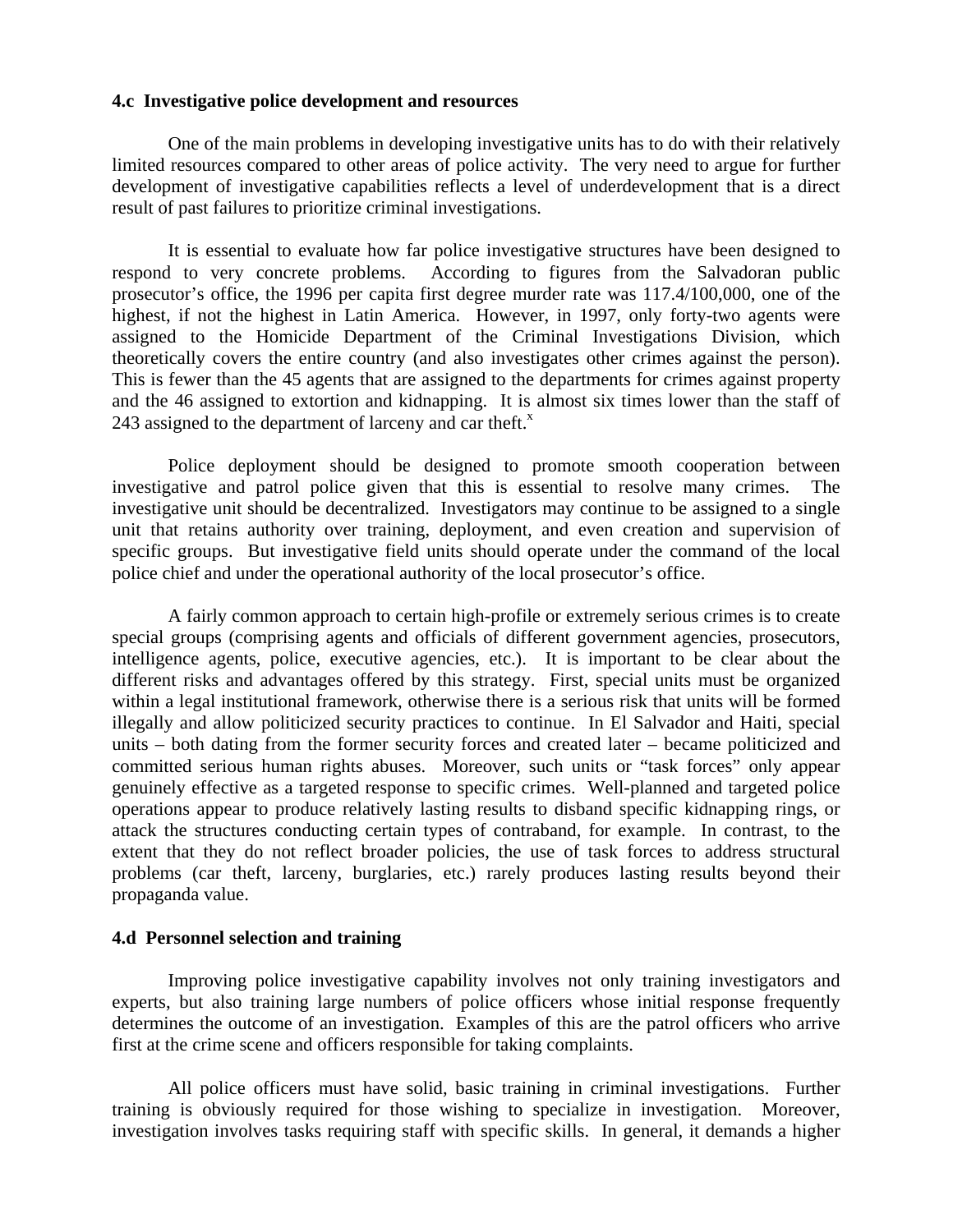minimum level of formal education than other police tasks and many believe that it is helpful to require experience of basic police work and a good performance record. Police training should not only focus on formal course work, but should also reflect the reality of the work and of a career in investigations (how groups of investigators are put together, the capacity of mid-level chiefs, different subspecialties that may or may not have to be mastered, etc.).

The emphasis on the importance of investigations must go beyond required courses in basic training to reflect an institutional culture that values these skills.

#### **5. Evidence**

Evidence is the means to reconstruct an incident during the course of a trial. Standards of evidence and the investigative techniques permitted to gather evidence reflect criminal policy and social norms. The legal parameters defining what evidence is admissible can provide important protections of rights and impose controls on police behavior, or may allow potentially abusive practices. In order to gather evidence, governments are generally authorized to carry out actions that are prohibited to ordinary citizens in order to establish that a crime has taken place, such as entering a private residence without the owner's consent. Governments also operate under significant legal constraints: for example, they may not in any circumstances force confessions from defendants. Prohibitions on specific investigative methods, such as illegal searches, seek to prevent the government from committing illegal acts or to punish the commission of such acts, even when they are committed during investigations of the most serious cases. On the other hand, when the mere testimony of a police officer is sufficient proof to convict someone without other supporting evidence, it indicates that national criminal policies allow the word of the police to override the word of a civilian, thus undermining the principle of "innocent until proven guilty."

Here we will examine some of the most common and most controversial investigative techniques employed by police (this is not an exhaustive list by any means). In many Latin American countries, certain types of investigations are severely underdeveloped – such as forensic capabilities and even the use of witness testimony. Torture and duress continue to be used to extract information from or inflict preemptive punishment on detainees (albeit in very different ways from past decades). Broad and extensive use is made of specific police powers that should be reserved for exceptional situations (such as powers to search individuals, arrest *in flagrante delicto*, etc.). In addition, police continue to depend heavily on informer networks (which supply only information, not proof), and on unregulated and illegal wiretapping. This panorama is completed by the recent addition, albeit with some restrictions, of undercover investigative methods associated with the "war on drugs." In sum, criminal investigations rely excessively on police testimony, while evidence-gathering from other sources such as witnesses testimony, documentary evidence, and forensic evidence remain very weak.

#### **5.a The arrest, mistreatment, and statement of the accused**

Various measures have been used to address serious human rights violations, such as the torture and mistreatment of detainees in police stations in order to force confessions that are used as "evidence." Among the different approaches, those measures which sought to remove the practical circumstances that allow police to commit human rights violations were more effective than legal regulations forbidding abuse. Beyond measures such as reading the detainee his or her rights, guaranteeing the assistance of a defense attorney, and even having witnesses to the arrest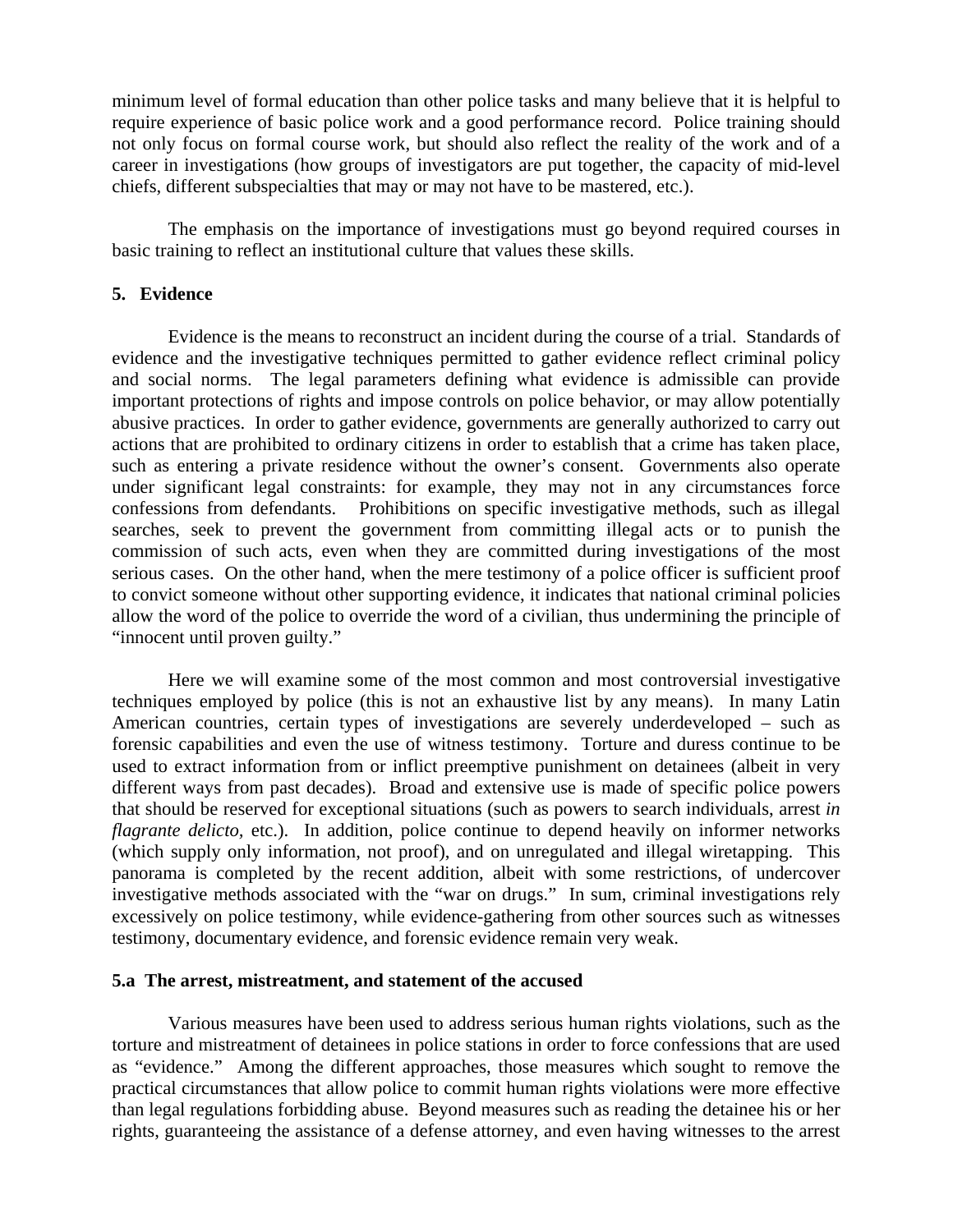itself, the solution has moved toward reducing to a minimum the time detainees spend in police custody, forbidding police from taking statements from detainees and disqualifying any evidence obtained from such a statement. Although this continues to provoke reactions from the police force, hypocrisy aside, the basic principle is that investigation cannot focus entirely on the accused. Thus, in Chile, efforts to reform police investigations are encapsulated in the principle "investigate in order to make an arrest, do not detain as the principle tool of investigation." (*Investigar para detener, no detener para investigar*.)

#### **5.b Witnesses**

Finding ways of encouraging people to overcome their fear and testify is far more complicated. The problem is often complicated by the government's inability to protect witnesses, even in misdemeanor cases. This is compounded by the suspicion that some police might leak information, or by distrust of legal proceedings in which the witness or plaintiff never know the results of their testimony. This creates a seemingly vicious circle: people will not testify out of fear of crime while the government is paralyzed by the lack of witness testimony. There appears to be a strong correlation between willingness to testify and the level of trust in the security forces. If this is true, this vicious cycle can only be broken if police adopt short-term policies to strengthen evidence-gathering while launching long-term efforts to restore basic trust in the police and the justice system. $\frac{xi}{x}$ 

While witness protection programs may be an important means of improving police investigations in Latin America, the appropriate approach needs to be considered carefully. The high-cost traditional, U.S.-style witness protection programs may be of limited use. The U.S. program handles a relatively small number of high-profile cases, often protecting criminals who "rat" on others in organized crime syndicates (the program has been essential in efforts to confront the mafia, for example). One way to counteract this might be to replicate certain features of witness protection programs operated by civil society organizations, such as Brazil's Legal Aid Office of Grassroots Organizations (*Gabinete de Asesoría Jurídica de Organizaciones Populares,* GAJOP).

In **Brazil**, the Legal Aid Office of Grassroots Organizations (GAJOP) has designed programs to assist and protect low-income people who must testify at trials concerning state, para-state, or organized violence. The program is relatively low-cost and works with the support of professionals from different fields and a large pool of volunteers. As police themselves and, in some cases, judicial authorities have been responsible for intimidating witnesses, they do not run or participate in the witness protection program.

#### **5.c Forensic evidence**

Errors in collecting forensic evidence – forensic medicine tests, fingerprinting, ballistics, etc. – do not just reflect a lack of equipment as is often asserted. Many problems derive from carelessness or poor observation at the crime scene and mishandling or irregularities during the process of preserving the evidence. Indeed, police often arrive so late at crime scenes – two days after the crime is not uncommon in many countries – that physical evidence is destroyed or seriously compromised by the time they examine it.

In **Guatemala**, any one of the many people with official access to the crime scene (National Police, public ministry, the judge, and even fire-fighters) can collect and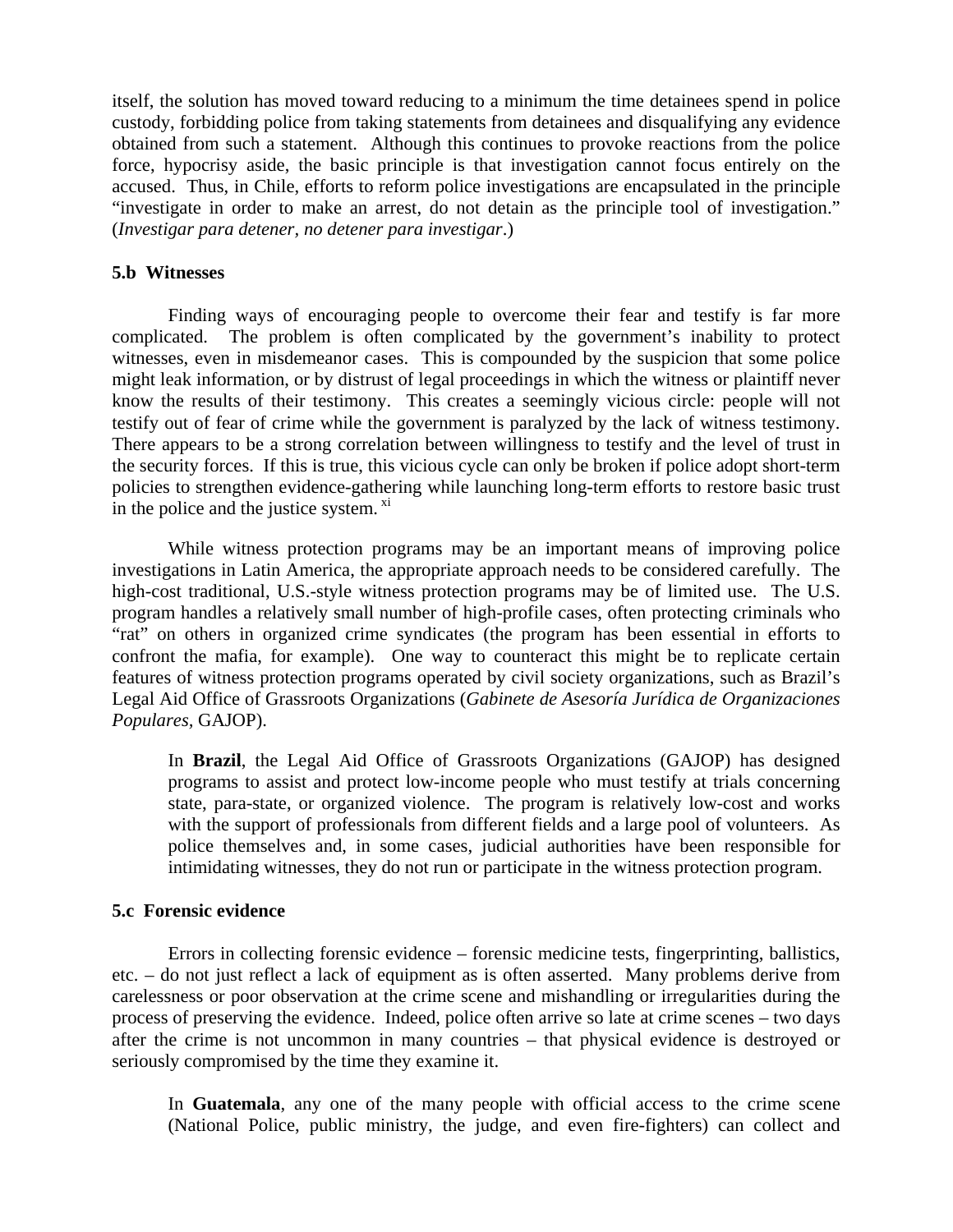prepare evidence. Although both the public ministry and police have (poorly equipped) laboratories, neither institution has suitable places to safeguard all evidence.

While noting the lack of forensic lab equipment typical in Latin America, it is important to note a chronic problem in the development of police forensic capabilities. The design of even relatively well-equipped laboratories frequently do not appear to reflect local needs and priorities. Underutilized, sophisticated equipment and machinery that is costly to operate and is only useful for specific crimes can be found in laboratories that lack the staff and equipment necessary to organize a fingerprint file that would increase speed and efficiency in many more common cases. Many forensic laboratories are equipped through donations and, to a significant degree, donor preferences determine resource allocation. The development of investigative capabilities should reflect planning based on local circumstances and institutions.

#### **5.d Concerns about undercover investigations**

The two sections below discuss the use of wiretaps and undercover agents, two undercover investigative techniques.Many northern countries (from both civil and common-law traditions) have concluded that undercover police operations are a valuable investigative tool that, when used properly, do not violate due process rights. Without undercover techniques, it is very difficult for police to build evidence to prosecute certain crimes such as corruption, narcotics trafficking and other types of organized crime where there is often no victim to make a complaint.

U.S. pressures associated with the "war on drugs" in the Western Hemisphere have encouraged the use of undercover investigations, such as the use of undercover agents, wire taps, entrapment or sting operations, plea bargaining and guarantees of anonymity for witnesses. As with other elements of US anti-narcotics policies, in Latin American countries where undercover agents have been introduced, there has been little or no consideration of whether this is in fact the most appropriate investigative tool in the circumstances.

In **Nicaragua**, senior police authorities questioned the use of undercover agents in gathering evidence, particularly as their limited resources implied that adopting this technique would take resources from other investigative approaches.

Despite these arguments for undercover investigations, it is clear that they present serious risks in contexts where police forces are still in development, where there are high levels of police corruption, where accountability mechanisms are weak, or where judicial systems have trouble adapting to such investigative tools. While the same concerns apply to all investigative techniques that may violate individual rights, undercover techniques pose particular dangers of increased corruption and political manipulation. The risks of legalizing the use of these undercover investigative techniques outweigh the benefits they offer to crime fighting unless a serious and thorough effort is made to provide adequate resources to control mechanisms including prior and after-the-fact judicial review, congressional review, and the creation of independent oversight committees. Should political, judicial and police authorities fail to create controls or resist their creation it will be a strong indication that they lack political will to deter abuse and therefore should not be legally permitted to use these methods of investigation.

The police themselves should only be one actor among others in policy decisions on whether to adopt undercover investigative techniques. With few exceptions, police fail to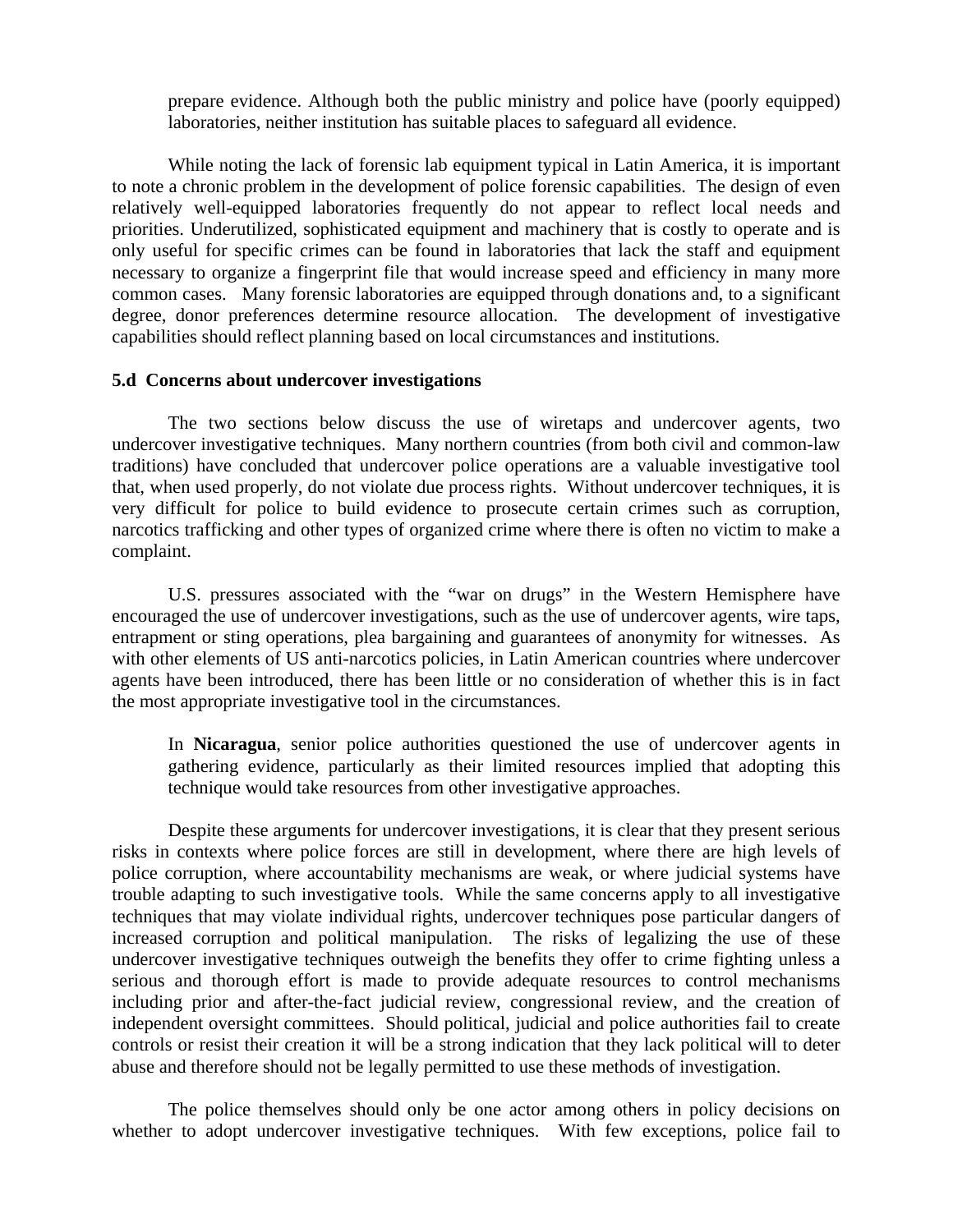recognize that they have neither the material nor personnel resources to strengthen accountability mechanisms themselves that can prevent or punish abuse of undercover techniques. Typical police discourse is uncritical and idealistic in portraying any broadening of police powers as bringing greater effectiveness. In decisions about whether to adopt undercover techniques, the most important factor is the existence of political will to use them in a correct and accountable manner. A broad and open debate about police practices and adoption of strong accountability measures will be key indicators of such political will. Other basic indicators include civilian control of the police and concrete evidence of serious efforts to bring to an end other forms of police abuse and corruption.

#### **5.e Wiretapping**

Telephone tapping is risky to the extent that it seriously encroaches on people's personal lives. Without strict controls, this method of evidence collection may violate more rights than it protects. The laws or constitutions of many Latin American countries prohibit wiretapping. In practice, this has only meant that this evidence is not admissible during a trial, since no government has taken steps to prevent such methods and, in most cases, criminal law does not classify illegal wiretapping as a crime. Yet government wiretapping of political opponents is routine practice in some countries. Furthermore, constant tapping of selected telephones reflects police use of wiretapping "to go fishing for crimes" instead of an effort to gather evidence to prove a specific crime.

Minimum controls consist of requiring authorization from a judge to tap a specific telecommunications device for a limited time period only and for the sole purpose of establishing the facts of the case under investigation. The law can establish further prerequisites for judicial authorization: that it involve certain serious offenses, that it be used as supporting ancillary evidence, and that it occur only when other evidence indicates the need for the wiretap. The agency conducting the wiretaps and transcriptions must be strictly regulated. Both sides in the case must review transcripts in their entirety (not just the sections that the police, prosecutor, or judge consider worthwhile) as a form of evidence that might be useful to either side.

#### **5.f The undercover agent**

The use of undercover agents presents a number of serious difficulties, only some of that are discussed here. Many Latin American jurists are concerned that undercover activities may contravene several constitutional principles: agents conduct a series of searches without warrants; their conversations qualify as extra-legal interrogations that later may be used against the accused; and agents are authorized to commit crimes if necessary to protect their identity. Certainly, undercover activities cannot be conducted or are useless without such powers, but these actions dangerously blur the bounds of legal authority. At a practical level, compared to other investigative methods, undercover work is relatively expensive for the police force. It may also take a toll on the officer's personal life when investigations require police to maintain their undercover identity for extended periods of time and beyond the sphere of specific investigations.

In the United States, the Department of Justice has guidelines that govern the use of undercover operations by the Federal Bureau of Investigations (FBI). These require approval of operations by an "undercover review committee." The FBI is also required to present financial reports on expenses associated with undercover operations to Congress. However, in the United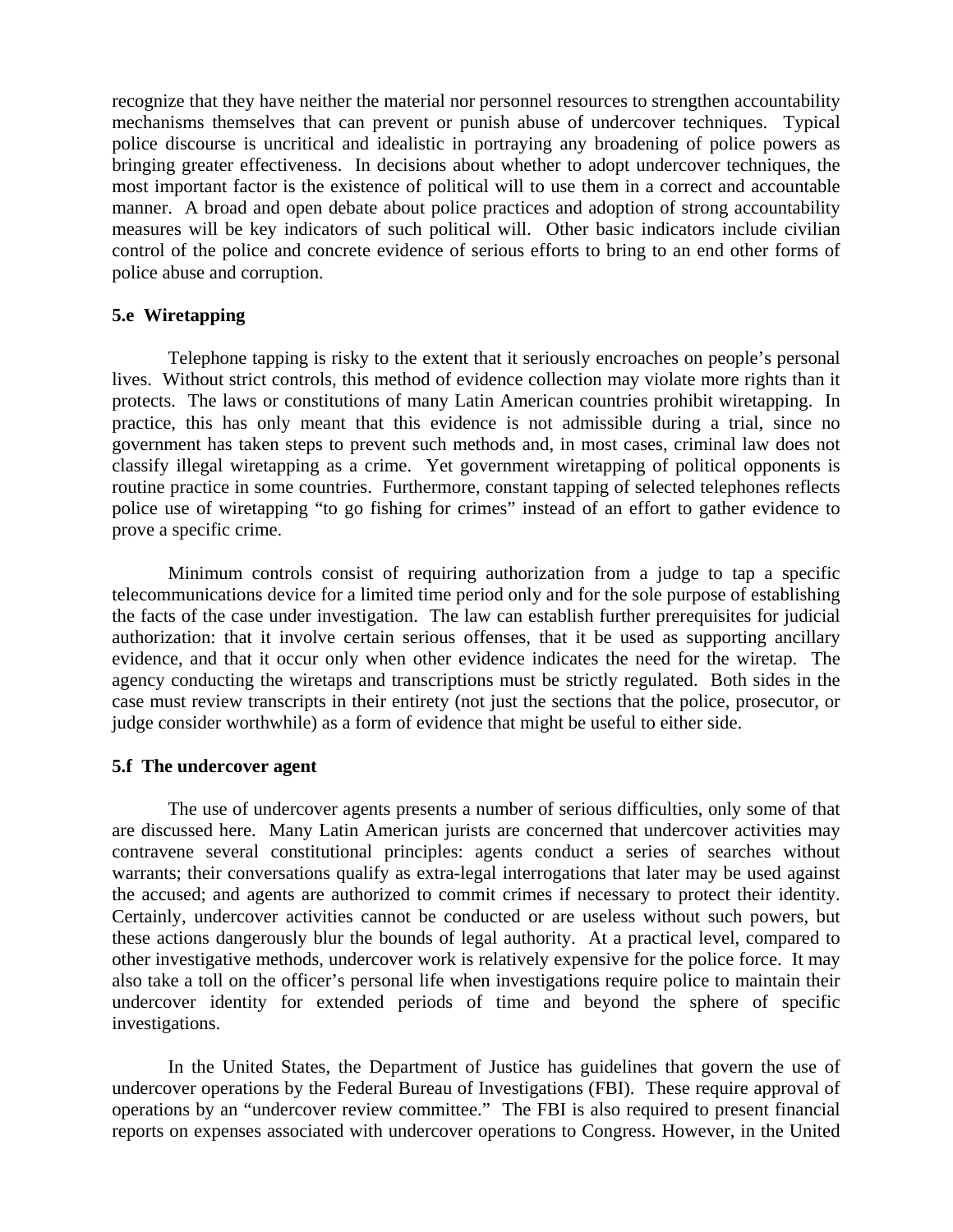States, while judicial authorization is required for wiretaps, it is not necessary for the initiation of an undercover operation. In theory, judicial review exists in the courtroom when the judge must rule on evidence assembled by undercover agents. In practice, however, police frequently use undercover operations to develop other evidence – material evidence and witness testimony for example – and the undercover operation itself may not be examined.

#### **6. A Rich and Complex Opportunity for Civil Society**

Civil society organizations (CSOs) have undertaken different initiatives related to criminal investigations. The most advanced initiatives are probably those denouncing irregularities in police and judicial proceedings. A number of organizations promote improved criminal investigations and cooperate with governments to strengthen them, often using procedures similar to those developed to denounce systematic human rights abuses under the dictatorships such as legal assistance and independent investigations. These groups also monitor and denounce irregularities committed by different officials during the course of investigations. Based on this work, these organizations are also able to identify systemic problems and specific weaknesses in the police investigative apparatus and the criminal justice system. The scope of this work is limited to those areas being addressed by non-governmental organizations – human rights, environmental crimes, and family or gender issues.

The potential for a strong role for CSOs is increased by criminal reforms that expand the victim's role and grant more autonomy to the complainant or prosecutor. Criminal law in countries such as Guatemala and El Salvador has even authorized non-governmental organizations to act as plaintiffs in the defense of social interests or other areas related to their work. In Guatemala, in fact, the only lawsuits that have succeeded in advancing investigation of massive human rights violations are those in which CSOs acted as private plaintiffs.

CSOs have increasingly supported their complaints with statistical data and other indicators demonstrating serious problems in the police force and the judiciary, including the number of prisoners in jail who have never been sentenced, police statistics on the number of *in flagrante* arrests, and the allocation of human and material resources. Security forces sometimes oppose these activities, asserting that statistical data on prisoners, resource allocation, requirements for promotion, and so forth, are confidential security-related matters. This should be seen as a challenge rather than an obstacle in the sense that the process of making investigations more democratic includes expanding access to certain information that is still considered secret. In this area, lawsuits based on freedom of information, academic research and the democratic principle of government transparency have successfully obliged the police to provide the requested information.

CSOs such as advocacy and sector-specific groups have also opposed the passage of laws which appear to contravene, or encourage the violation of fundamental rights, and undermine democratic principles and controls. These groups have also opposed sentence reductions for certain categories of crimes or have advocated harsher sentencing. On other occasions, they have designed, supported or monitored projects touching on different aspects of criminal investigations such as juvenile offenders, prison systems, and victims' services. In some countries, CSOs have sat on commissions, usually consultative in nature, dealing with public security issues. This will be the case with the Internal Security Council (*Consejo de Seguridad Interior*) created by the new police law in Honduras.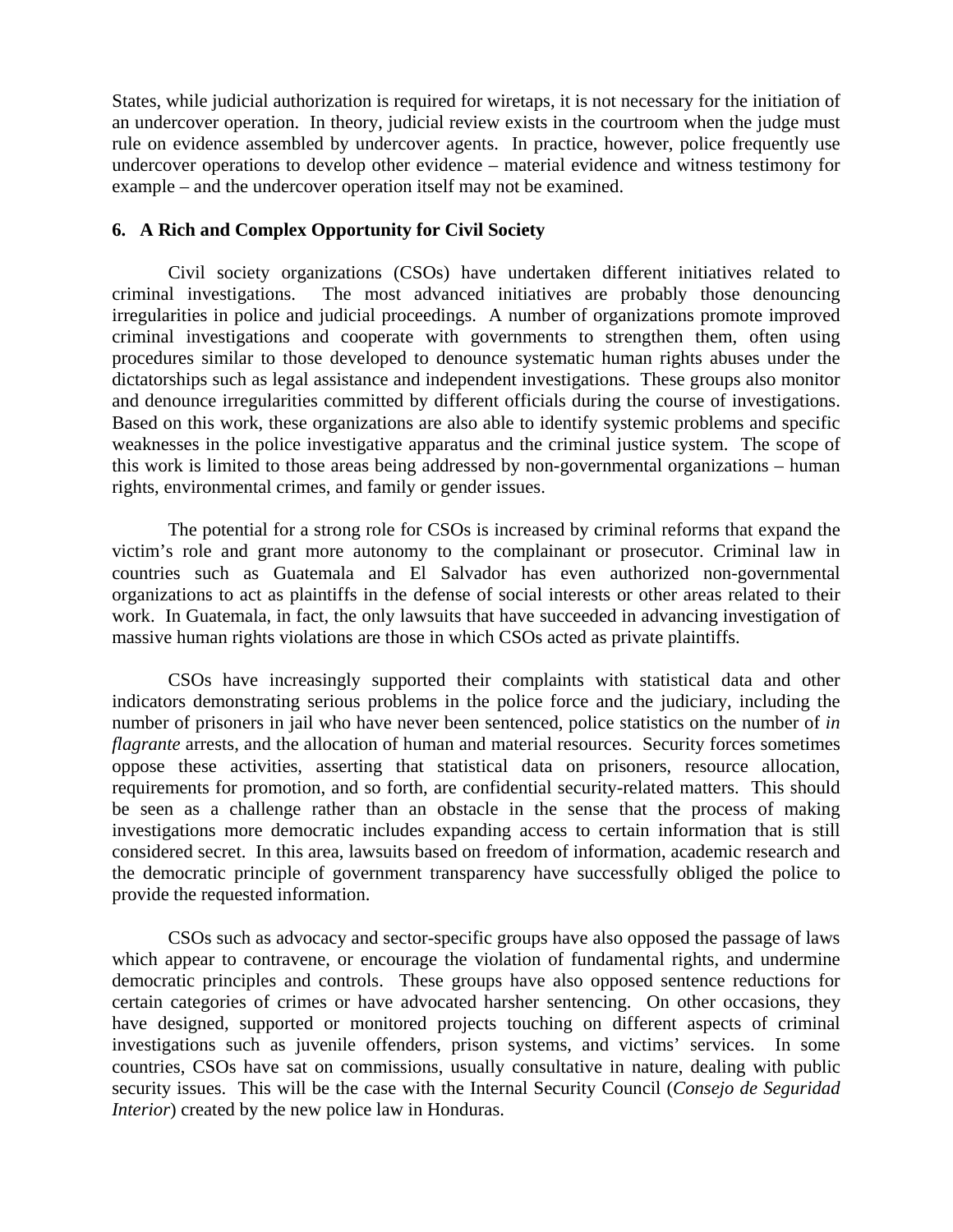Private organizations have undertaken specific activities related to criminal investigation by acting as key counterparts to public agencies or by filling crucial gaps. GAJOP's witness assistance and protection program, described earlier, is one example. The Anthropological Forensic Team of Argentina pioneered an area of technical expertise that has become indispensable for gathering scientific evidence of crimes associated with government repression in Latin America. While it was clear that the Argentine government was not interested in pursuing such evidence, this case can also be interpreted as a clear example of the impact of developing technical and investigative methods attuned to the needs of society.

The role of universities has varied. Given that they train attorneys but not police, they have played different roles at different times in the reform process. Universities in some countries have become forums for building consensus around the need for judicial reform or even helping to design judicial reforms (the law school of the *Universidad Diego Portales* helped draft recent judicial reforms in Chile). Often, however, judicial reform penetrates the universities only after new laws have taken effect. Little attention has been paid to criminal investigations or to the study and analysis of police investigations. Partnerships between universities and CSOs could strengthen the space for reflection, dissemination, and action. In an area as technical as criminal investigation and judicial procedures, it must be emphasized that the education and training of members of civil society has been poor or nonexistent, even in countries that have implemented broad judicial and police reforms and even when international aid agencies have been involved. Training has focused virtually exclusively on direct participants in the system.

The development of alternative approaches to public security that diverge from traditional "law and order" policies presents a difficult challenge, and one in which the accomplishments have been uneven. In Latin America today, the context has shifted significantly. Civil society organizations once created or structured to oppose state actions are now in dialogue with other social sectors and organizations expressing legitimate demands for improved public security. The repeated failure of improvised crime-fighting policies has had a major impact on public opinion. Political parties and the media are increasingly focused on rising crime. Many of the proposals emerging in these debates – such as imposing drastic sanctions, introducing the death penalty, or bringing the military back into a public security role – threaten to undermine democracy and human rights. In this context, civil society engagement can play an important role as democracies seek a legitimate response to the threat posed by crime.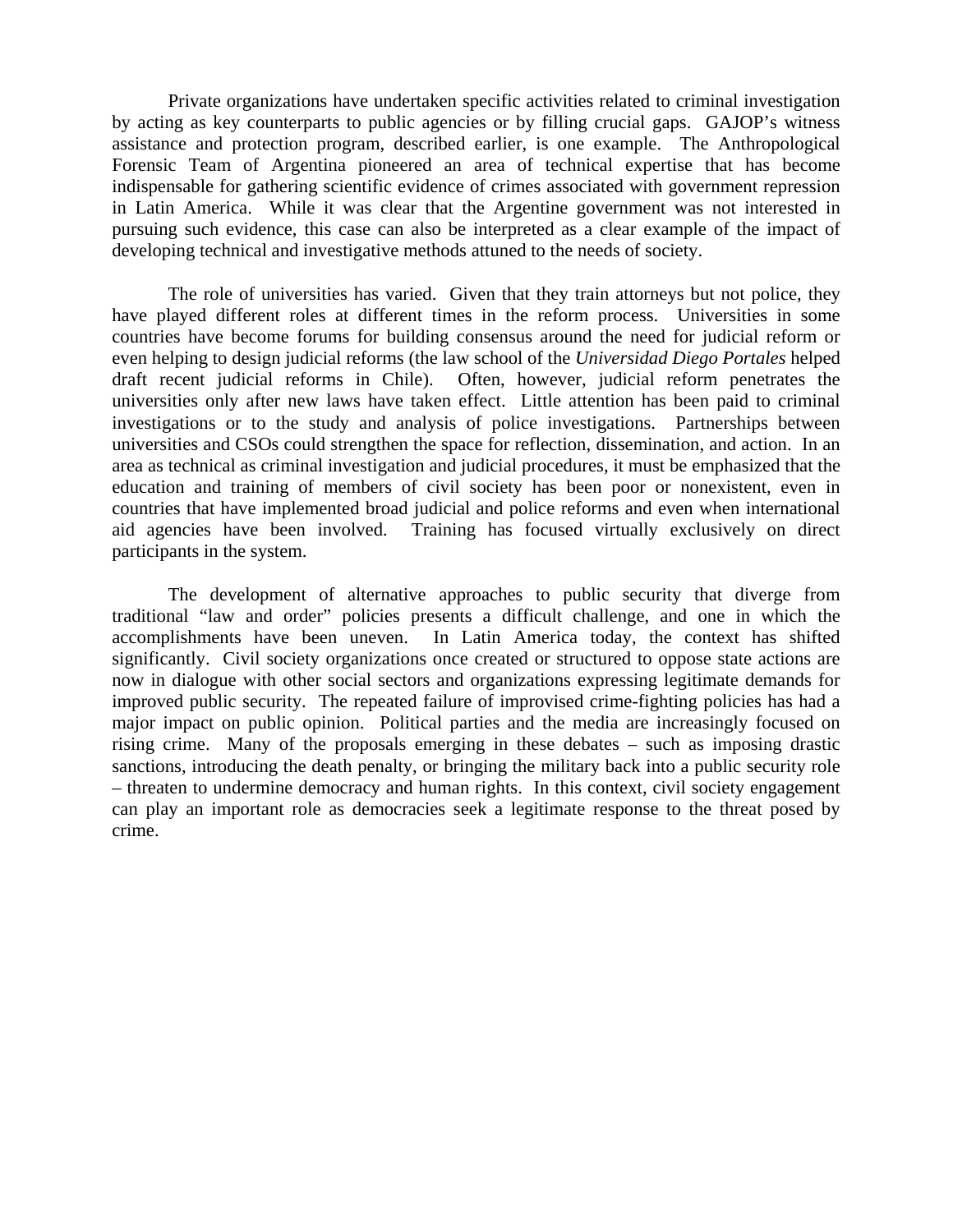#### **ENDNOTES**

- $\overline{a}$  $\ddot{\text{o}}$ . Of course, police also have duties unrelated to the criminal justice system or crime prevention, such as assistance, protection, traffic safety, etc.
- ii. In some cases, the law provides for oral arguments prior to sentencing, but this does not change the inquisitorial nature of the process.
- iii. The distinction between the military and the police goes far beyond whether they operate in the sphere of external or internal security. To give just one example, military institutions operate based on the notion of an "enemy" devoid of any significant rights, an "other," separate from military institutions and society. In contrast, the primary mission of the police is to protect citizens' rights, and suspects, criminals and the police themselves are all members of the same society. The measure of successful conflict resolution in the case of police institutions is totally different from the military basis for declaring victory, and militaries elevate concepts such as triumph, heroism, or honor above basic rights. The military structure is designed for armed confrontation, while these are the exception for police institutions which, in some cases, are not even armed. The principal of the proportionate use of force, or use of force a last resort, is foreign to military institutions. These disparities are extremely important when addressing issues such as developing new police doctrines, and they raise serious questions about armed forces' intervention in the war on drugs or other public security tasks.
- <sup>iv</sup>. It is interesting that a characteristic that distinguishes developed countries from "developing" countries is not the ratio of police to inhabitants, but rather the ratio of police to judges. In general, the ratio of police to inhabitants in "developing" countries was one third higher than that of developed countries while the judge-inhabitant ratio was smaller by half. Thus, while developed countries had one judge for every 24 police officers, "developing" countries had one judge for every 74 police. This supports the thesis that the repressive and social control functions of police were built up even as the rule of law was weakened. Crime Trends and Criminal Justice Operations at the Regional and Under-Regional Levels. Results of the Fourth United Nations Survey of Crime Trends and Operations of the Criminal Justice Systems (1986-1990), Draft Report, fig. 5, 8, and 15.
- <sup>v</sup>. This assumption is based on common characteristics of homicides (for example, in many cases, the victim and perpetrator had a previous relationship) and on the fact that the gravity of the crime would seem to support the assumption that more resources and greater priority would be assigned to investigate such crimes. In general, homicide statistics tend to be more reliable as investigations begin not only with a complaint, but also with the discovery of a body.
- vi. 1991 figures from the U.S. Department of Justice. Cited in Bayley, David, *Police for the Future*, Oxford University Press, New York, 1994, p. 7. This figure is for the percentage of reported violent crimes solved by the FBI; it can therefore be surmised that the corresponding rate for homicide cases is higher.
- vii. Fruhling, H., Hugo, "*Modernización de la policía*." Forum on citizen peace and security on the Central American isthmus, Haiti, and the Dominican Republic, San Salvador, June 2-4,